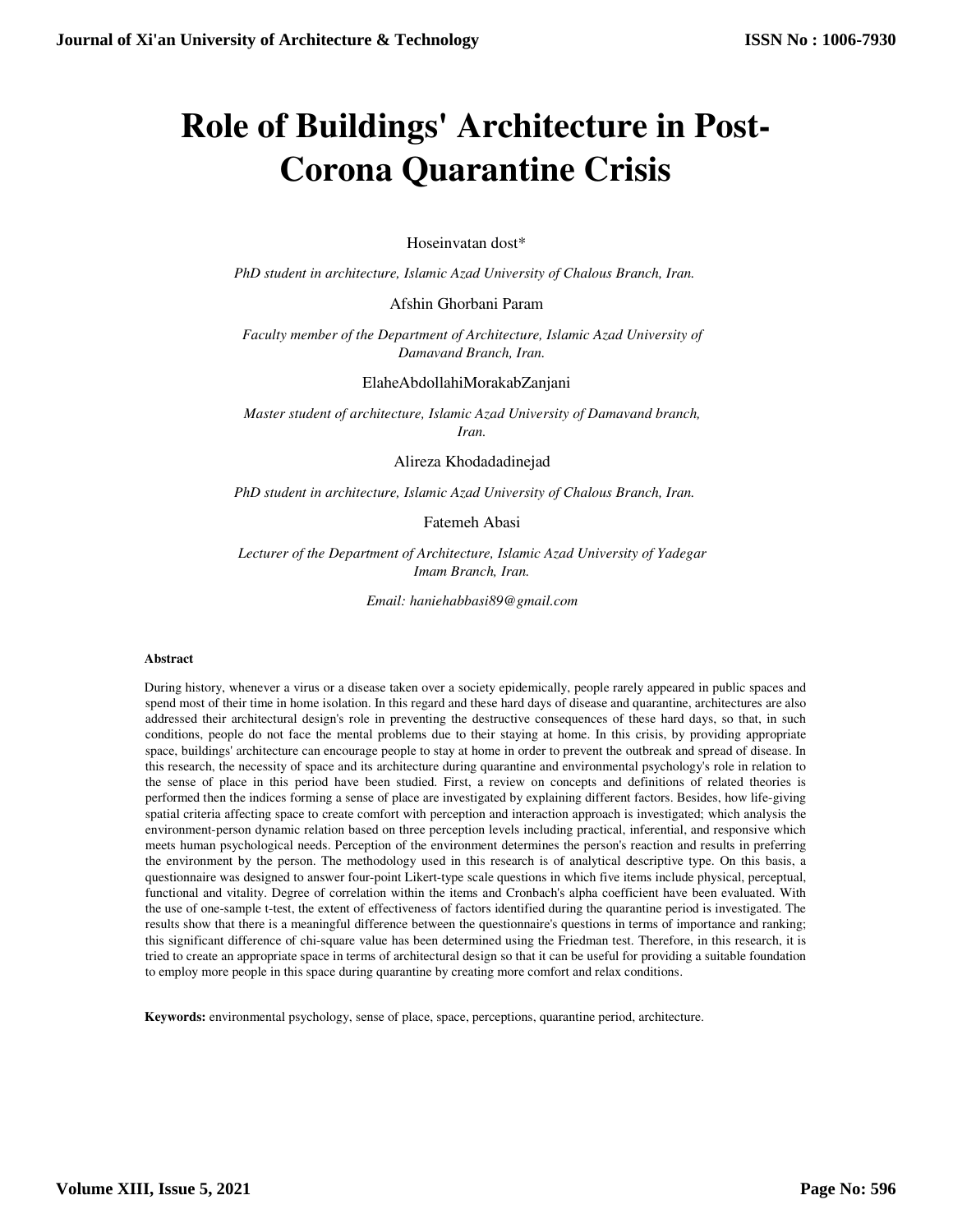### 1. Introduction

During its life, human facing with so many ups and downs, which sometimes see itself the cause and usually are out of its free will. In such a definition, this question may be raised that what happened if one day human unwillingly stopped his/her daily works? Clearly, if today he/she cannot do the works he/she did the day before, and be imposed on he/she to stay, or simply imprisonment, in a place for a known/unknown period, how she/he will act? Sometimes, humans are able to adapt themselves to such situations, while most humans are developed in diseases and/or depression which can be very dangerous for the rest of him/her life. Now imagine that one person is in such condition, and fully perceives the situation we call quarantine.The activities and devices such as watching films, mobiles, internet, etc. can keep

the peoples busy for a short period, and after a while, people inevitably put them aside. However, in this period which house is like solitary confinement, which can help people to reduce his/her depression.

In a book entitled "Voyage Around My Room", the writer said that a small apartment has been intolerable only after two days and I felt suffocated; I noticed that by a designer can think about these days by very ordinary design (DE Maistre, 1877). If architecture considered as the mother of all arts, mother predicted all possible scenarios for her child and tried to find a solution for it.

By some limitations in design, an architecture can reflect the art light in soulless houses. However, it requires that he/she think about all house dimensions and imagine himself/herself in that house for some periods, then find a design so that energy and sense of belonging of a person stayed at that house for a period should not be degraded. Now, the designer imagines himself/herself in a modern house. A family must stay at home due to the virus outbreak and quarantine themselves. The condition of this house exactly is the same as the current days in which the architecture condition is not well all around the world; add poor economic situation to such stresses. In such a condition, the architecture should imagine himself/herself instead of that person and think whether he/she can stay at that house for a period? Houses wherein there are a small window with a short roof and dull and repetitive colors and even spaces which quickly become repetitive; houses which are limited to a hall, a kitchen and a room, that are poor in terms of interior architecture; houses which are not suitable for even a small family in terms of dimension; inappropriate positioning of a window that there is a cement wall in front of it with a short distance. But the only thing that all media are talking about is "stay at home"; stay in a house which is like solitary confinement and has no attraction that makes the person happy, so that does not suffer the depression. Actually, people can not stay in such an environment even by pressure from governments. Therefore, it is concluded that he/she will inevitably break the home siege and will raise some issues for himself/herself and society; as a result, he/she will transmit the disease and will break the resist chain.

It is precisely the time that a basic idea should be made and be aware that the shortages of modern houses such that do not encourage people to come out of their homes; definitely, it can be claimed that if a basic idea is not made, after a while, people will suffer from depression and unconsciously, think of leaving their homes and will break the siege. But who can take participate in encouraging people to stay at home in the quarantine period? Maybe government by its financial and banking incentives and physicians by warning them to spread the disease if they come out of their houses. But which groups have the most share for serving the people? Also, it can say that art and architecture can play their roles in such a critical period to help people.

# **2. Literature review**

Quarantine is a French word which means establishing a healthcare monitoring system in a region a disease appeared and restricted all possible ways for entering the diseases into the region. In most countries, the word "quarantine" is known in the same way, which means establishing a 21-day period to prevent spread and transmitting communicable diseases. Quarantine has been used in old and ancient civilizations, and since the ancients believed that disease had been created due to the influence of jinn and demons on the individual; so, the jinn and demons must be expelled from the patient's body to keep the individual safe. As a result, the patient was kept in a room separate from healthy ones, and they tried to expel the jinn and demons from the patient's body using witchcraft and extraordinary deeds (Iran Veterinary Organization, 2009).

Marco Polo, famous Italian explorer, in his itinerary explained that as he arrived at Tabriz city, the plague has spread throughout the city, and since the city gates were closed because of disease, he inevitably stayed 40-day in this city. In the  $14<sup>th</sup>$  century, to prevent the spread of contagious human diseases such as plague from one area to another, the ships that had come from diseased-infected areas and/or during the travel a disease was observed in ships' crews, they were forced to be isolated with their whole commercial cargo, passengers and crews for 40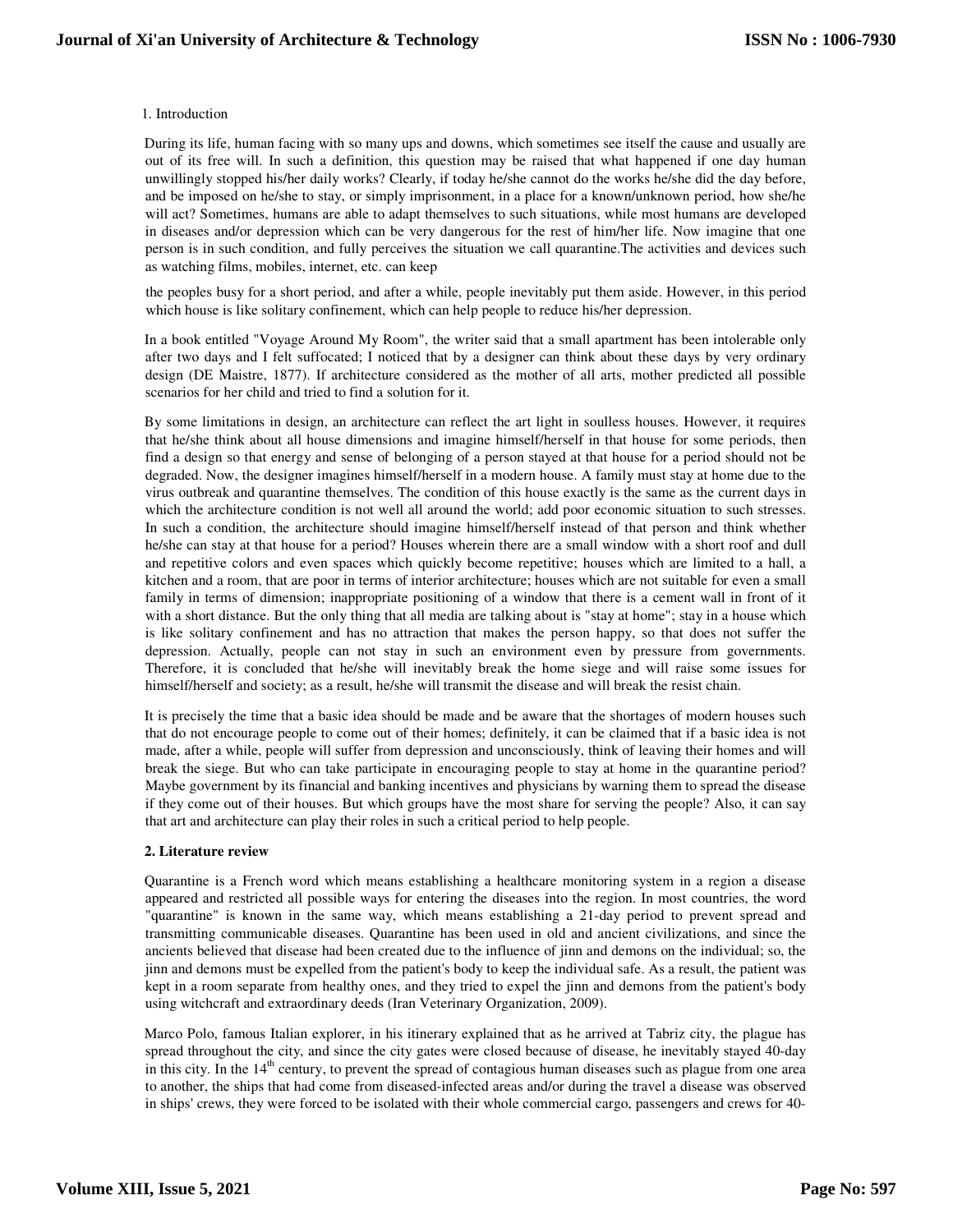day far enough away from the city, so that the disease had disappeared. The quarantine actions in the 14<sup>th</sup> century to some extent, were successful in inhibiting disease. So, as fast as possible, the same actions were taken in other countries, so that the laws required heavy penalties; besides, particular people were assigned in order to implement the rules mentioned above.

There are fundamental questions that architecture is facing within the fields, including representation and organization of activity and power, cultural and social systems, interaction and separation, identity and memory. All experiences imply the actions include thinking, recalling, and comparing. Visualized memory plays an essential role in reminding every space or place. The cities and suburbs we visited and the places we remembered all are transferred into our visualized memory. Our habitat is unified with our identity and has become a part of our body and life.

In 1954, Search Results Frank Lloyd Wright, when he was 85-year-old, defined the mental duty of architecture as follows: in modern architecture, the most important thing is quality of an important factor which is most needed in life; and this is nothing but the integrity like that lies in human nature. Hence, integrity is the deepest quality exists in a building (Yuhani Plasma, 2014).

If we succeed to establish the integrity, we deliver excellent service to spiritual-psychological nature of our democratic society. Embedding the integrity in the building; you want integration. The mutual connection is inevitable not only in the life of those which construct the building but also in terms of social. However, some people may conclude that is it possible a person establishes a quarantine or locked himself/herself intentionally? Also, they may believe that this will not happen to us and we do not need quarantine; with a short look at history, the answer can be easily found (Bakhsh Abadi et al., 2015).

#### **Theoretical foundations**

# **1. Place**

From Scholtz view, the place is a space that is felt, percept and then stored in memory (Pourmand et al., 2010). The place is a concept which today has gained a special place in architecture and urbanism study. The most acceptable theories concerning the place concept have been proposed by David Canter. He considers place is composed of spatial features' dimensions of activity and imaginations (Canter, 1977). Generally, the place is a space which makes sense during individual and group cultural process. In fact, it is based on their experiences, social communications, feelings, and thoughts that peoples give meaning to place in the physical bed of space (Stedman,  $2003^2$ ). However, the formation of the place is the social outcome and is retrieved from social communications and activities within it. Since the semantics, components and activities are embodied in a physical place and created by human cognition, and it is crucial to know how to create such meanings are individuals (Relph, 1976).

Edvard Relph believes that a place goes beyond a space when it has three properties of a physical range of activity and meaning. Among these three properties, he believes that meaning is the central part of this group (Relph, 1976). Also, by presenting the "facets of place" theory, Canter has categorized the four parts related to a place include performance difference, space targets, interaction scale, and design parts; in which the performance difference refers to place activities, place targets refer to concepts and meaning of place, and scale and environmental size and design parts refer to physical elements of a place (Canter, 1977). From the standpoint of environmental psychologies, the main topic concerning the place is that human embedding their activities in a specific place.

Behavior in a place is a relative matter corresponding to human feeling; a specific behavior can be appropriate in one place while is inappropriate in another place. Canter believes that place can be separate and independent of a person (Cassidy, 19997). He considers place as a part of natural space which has a specific range conceptually or materially; this is the result of a relationship between three factors include human activities, concepts and physical properties.

# **1.2 Sense of place**

The general sense which a human achieves after perception and judgment about a unique environment is called a sense of place. This concept will lead to coordination of human with the environment, its better utilization, users' satisfaction, and eventually a sense of belonging to that place and continuing to attend in that place (Relph, 1976).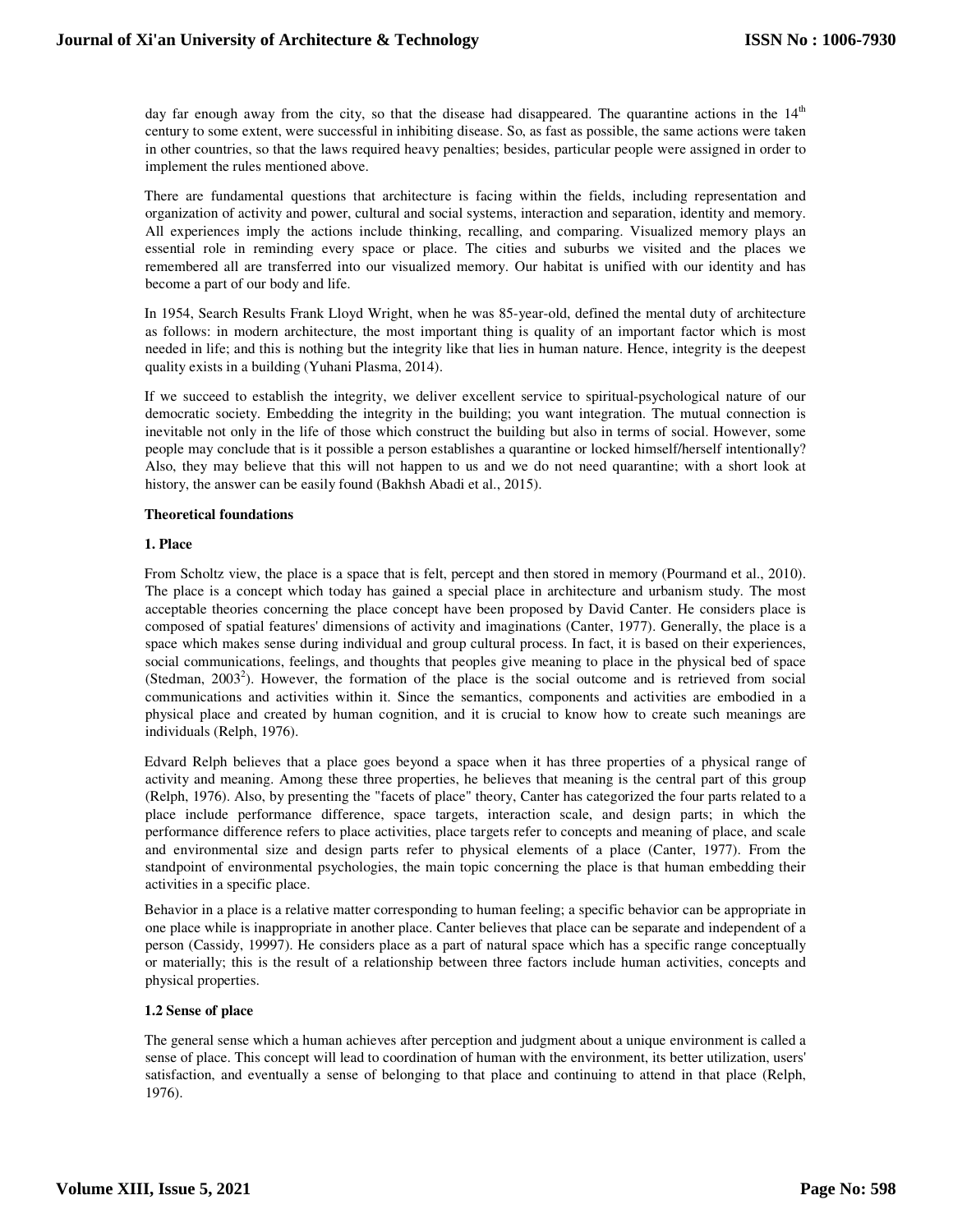# **1.3 Sense of place's theories**

Tuan has used the term sense of place instead of "place loving"<sup>3</sup>, and believes that it is a loving and influential bridge between people and places which can create emotional aesthetics (Tutan, 1980). Also, Relph refers to the place as a combination of space, events and memories, and considers the sense of place something beyond which integrated with past time (Relph, 1976).

Generally, the sense of place's theories divided into two categories: psychological and phenomenological. Steele believes that sense of place is the same experience of things which are given to a location by humans; he also believes the set of factors create the place's name are divided into two main categories including perceptualcognitive and physical factors (Steele, 1981). Jorgensen considers the attitude theory for a 3-dimensional place. A person's feelings regarding a place indicate his/her emotional dimension, understanding and beliefs in the physical body of the place, which constituting his/her cognitive dimension and behavioral tendencies in a place, representing the behavioral dimension of place (Jorgensen, 2001). These dimensions correspond to Canter's model of sense of place, such that cognitive, behavioral and emotional dimensions correspond with form, performance and imaginations of person,

respectively (HashemNezhad, 2013). According to Canter's model, the place is a part of the natural or constructed place which has a specific range conceptually or materially; and the results of mutual relations between three human behavior factors with concepts and physical attributes are based on it (Canter, 1997). According to the theories mentioned above, in dividing different dimensions constituting the sense of belonging, different dimensions range from physical environment and architecture of environment to personal, and social psychological factors contribute in the creation of a sense of belonging to a place. Belonging to a place is a bond between a person or a group and place, which varies according to the spatial level of degree of specificity as well as physical and social attributes of place, and reveals by cognition sense and behavioral psychological processes (Scannel&Gifford, 2010)

# **1.4 Sense of belonging to place**

Sense of belonging to a place has been defined as a positive emotional relationship between peoples and their living environment (T. Mach Andro, 2013). Belonging to place is a symbolic relationship created by people toward a place, which gives a shared emotional and cultural meaning to a specific place so that constituting a basis for the perception of people and group toward an environment (Low&Altman, 1992). Belonging to a place is created, consciously or unconsciously, based on cognitive-emotional and behavioral interactions among the group's members as well as a social-physical place over time (Riley, 1992). The top-level of space human relationship is the sense of commitment and belonging of a person to space (DehBozorgi et al., 2016).

The sense of belonging is created based on two effective factors, including human and space, where a change in each of them affecting the extent of this belonging (Masoud et al., 2012). This sense is an essential factor in the formation of communication foundations of users and environment, and also is an important meaning in promoting quality of the human environment, that eventually will result in creating a high-quality environment (Foroughi et al., 2011).

# **1.4.1 Phenomenological approach**

Sense of belonging means a robust bond between people and place along with their constituents; this factor will result in a deeper person-environment relationship which is developed over time (Relph, 1976).

An essential factor in the environment's conception is experience. Precepting a place is in direct relation with how human percept, where the longer this relationship is, the cognition and belonging of humans increase (Hidalgo & Hernandez, 2000). Relph believed that sense of place encompasses concepts beyond the attributes and physical elements. In this regard he referred to human aspects and called space a place that mixed with profound implications over time and is related with an unconscious dimension of human experience; this called sense of belonging or dependency, that is a sense with emotion (Tuan, 1974).

Relph considers place as a combination of natural and human-made objects, activities (performance) or meanings so that its performance can encompass a scale from a small room to a continent (Relph, 1976). In his opinion, a place has three attributes including physical range, activities and meanings by which it separates from space and converts to a place with a mental experience for the person. In her valuable book, Karmona embedded place concept in a tripolar triangle in which three factors including activity, form and individual imagination are placed on each side; and they create a place in an interactive triangle (Canter, 1977).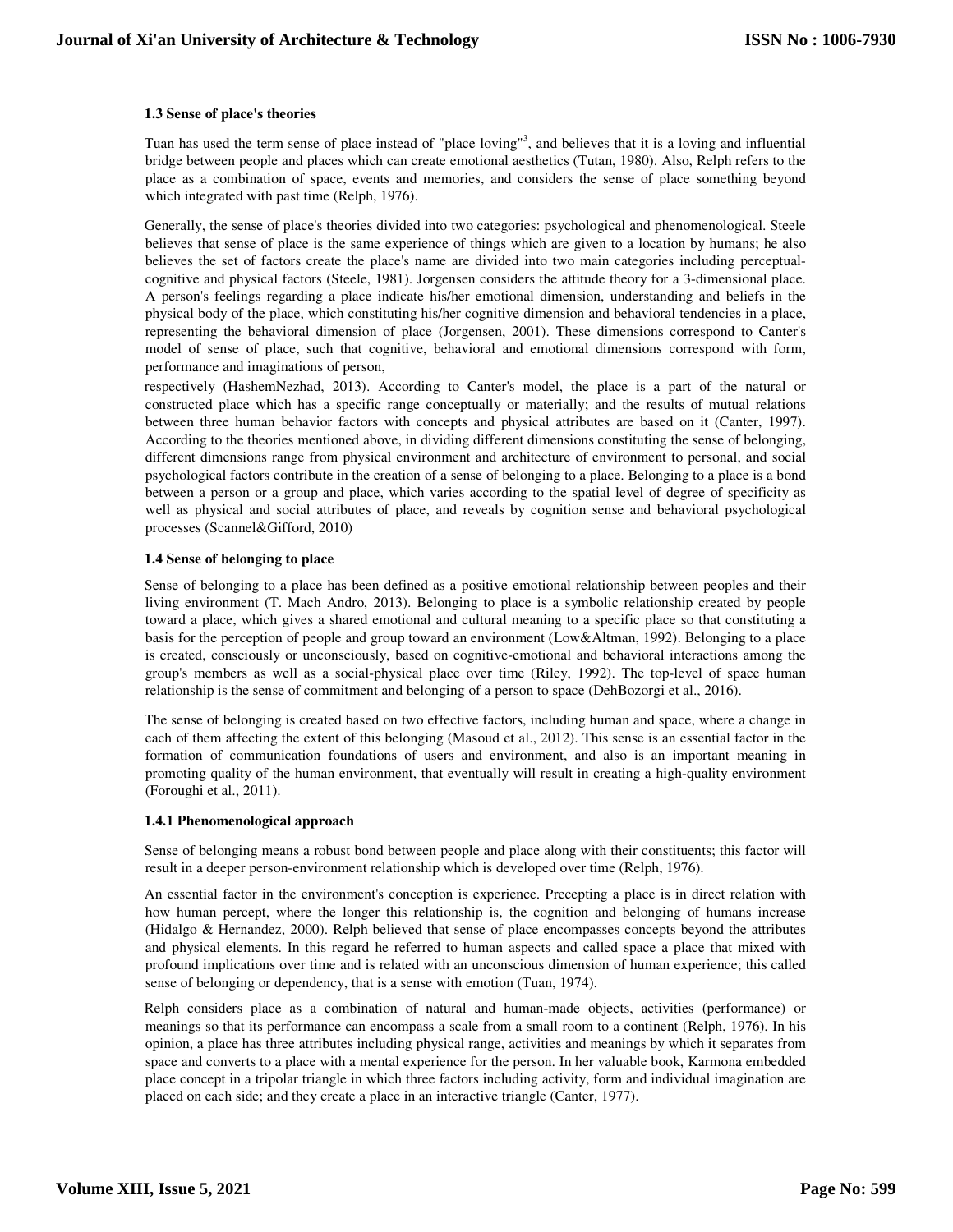

*Figure 1: Conceptual model of place and its components. (Source: Canter, 1977)* 

Christian Norberg-Schulz is a famous Norwegian phenomenological architect who considers the place structure as landscape, space settlement and character. Also, he defines four human features regarding the environment: 1) emotional condition, 2) understanding, 3) conversation, 4) living with others. In his opinion, in a physical environment, meaning and living space are the factors for identity formation and belonging peoples to the environment, respectively. Also, he declares that features of this place lie in three factors including typology, place studies and morphology, and refers to the relationship between inside and outside of physical elements in design and organization of space. In his view, meaning and a sense that human gives to a place is created in relation with the others; also, human believe that this will improve the quality of place and it is the main factor of that he referred to as inside and outside (Schulz, 1980).

# **1.4.2. Environmental psychology approach**

By studying the human environment and some of their daily behaviors, environmental psychologists have imposed a theorical basic called "place of behavior". The place of behavior refers to a small unit of a society which is a combination of an activity and a place that can achieves the essential functions of behavioral environment by a regular process (Motalebi et al., 2001). A place of behavior includes continuous activity, structural physical environment or territory, or alignment between activity and territory, time, schedule and controlling factors (Barker, 1969). In this knowledge, three human activities, including perception, feeling and cognition, are of great importance. Perception is a part of human's nature; feeling is a part of human's innate reaction to the environment; and cognition is a method to store and readout the information perceived from environment (Gifford, 2002). Different types of semantic attitudes regarding the human-place relationship in environmental psychology fall in three categories: 1) cogitative (human cognition toward the environment), social dimension (social interactions in environment) and emotional dimension (emotional dimension of human and environment).



*Figure 2: Different dimensions of sense of belonging according to cognitive research (Source:DehBozorgi et al, 2016).*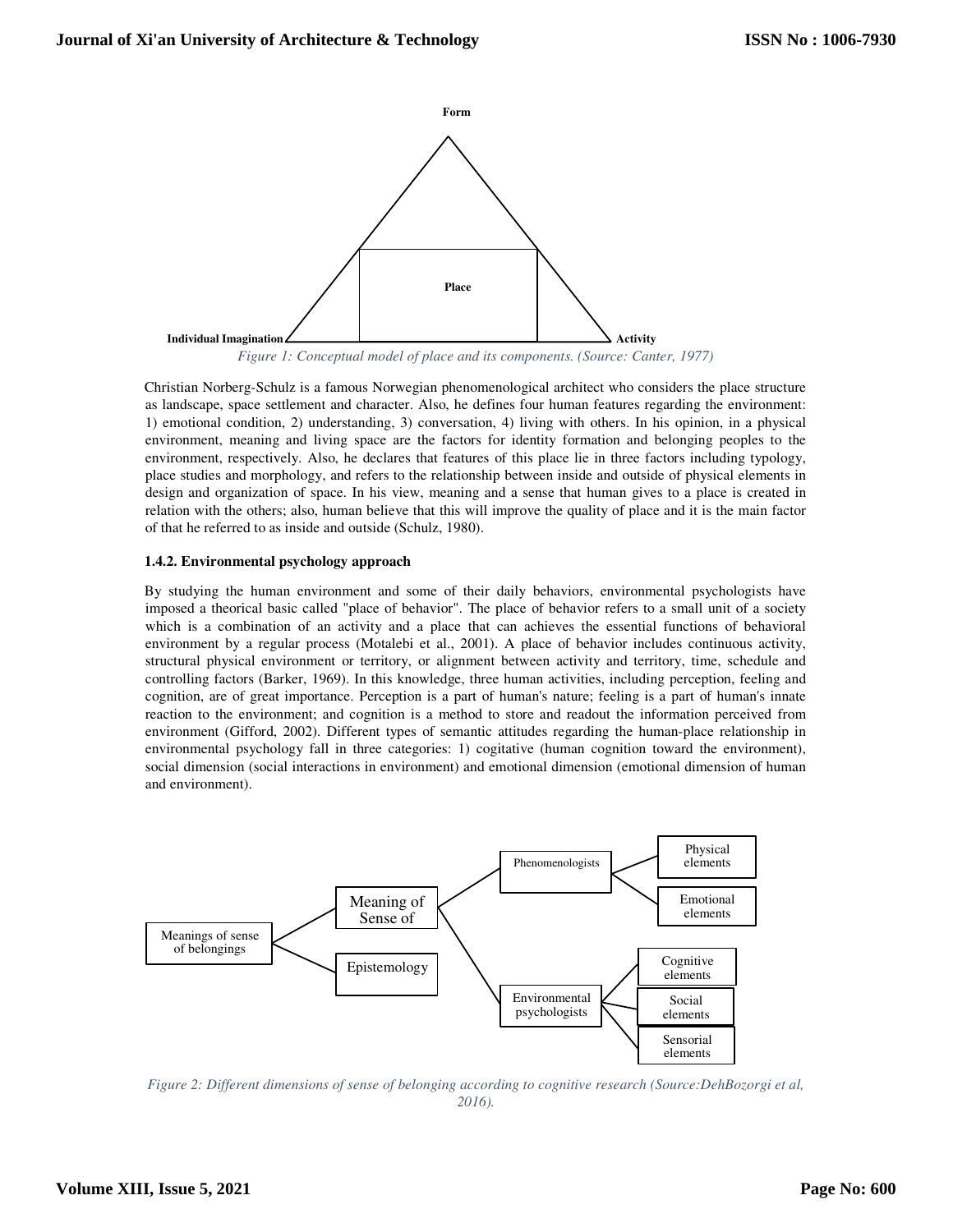In a set, the place can help individuals to develop the identity and sense of place and preserve them. Places are created when they are raised with interactions of human with its environment; places are created from spaces. Places are defined not only with a physical set but also with activities as well as social and psychological processes (Stedman, 2002). The place, in addition to specific physical locations, is some symbolic meaning, emotional and sentimental attachments a person have toward a special complex (Dominy, 2001).

In general, different types of semantic attitudes of human-place relationship in environmental psychology can be categorized into three approaches.

**Cognitive approach:** this approach emphasizes the role of human's cognition about the environment as an essential factor to create the meaning of sense of belonging. On this basis, environments with more awareness and cognition have more semantic load for individuals than the environments with less awareness and cognition.

**Social approach:** from the standpoint of this approach, the sense of belonging to an environment is the sum of social interactions' factors which took place in an environment. Based on this approach, the environment has common social information and symbols which human must interact with their environment by understand and decode them.

**Emotional approach:** this approach focuses on the emotional and sentimental relationship between human and place. According to this approach, interaction is a result of some kind of deep relationship between human and place; also, this approach states that meaning formation is in relation with human emotions' communication (Forouzandeh and Motalebi, 2010).

Harold Proshansky, believes that individual identity originates from place identity, which itself originates from the perception of cognition and emotions respect to a place. By focusing on place identity as an important base and communicational factor concerning the human, he emphasizes on the role of physical factors as a part of social elements in the environment. On this basis, interaction and communication of person to its environments as a physical element considered as a part of personal and mental identity (Proshansky, 1983). Rapoport, by emphasizing on the role of cultural and social components in formation of physical environment, proposed a "non-verbal communication" theory by which environment into a set of physical elements including static, semistatic, and dynamic; that based on his/her cultural codes, infers the specific concept and meaning form his/her environment and elements (Rapoport, 2005).

# **1.5 Factors forming sense of belonging**

According to the description, from different approaches, about different elements of sense of belonging, the factors forming the sense of place in the design are categorized as follow.

# **1.5.1 Personal cognitive perception factors**

Sense of belonging is composed of meanings, symbols and environmental qualities which are perceived, consciously and unconsciously, by a person or a group from a special place. This means that sense of belonging is generally based on the emotional relationship of a person with his/her environment; and in design, reveals itself as a physical appearance. Cognition and perception of a person from a place is an initial start for creating a sense of belonging. For this purpose, environments with physical distinction and readability are considered as desirable environments for users; in which better cognition and perception is made by an individual. Also, physical factors such as determining the privacy, property boundaries and neighborhoods are among the most important appropriate human perception of environment who explores and experiences the environment based on his/her competencies and motivations (Frouzandeh and Motalebi, 2011).

# **1.5.2 Social factors**

What defines the physical environment as a social interaction bed, the common social, environmental symbols and also the environmental capability in providing and extending that, is his/her human needs' dimension. In fact, all humans have social needs, and in each pyramid of human needs, he/she is looking for belonging to friends and relatives. In such degree of sense of belonging, the environment is considered as a bed for cultural and social activities on which the individuals are interpreting the physical elements according to their perception and morphological system. This category of physical elements' factors, such as forms and color texture shapes, which all originated from social layers of environment, play a communicative role with users; that each is obtained according to culture throughout the history of environmental architecture and have their unique meaning (Frouzandeh and Motalebi).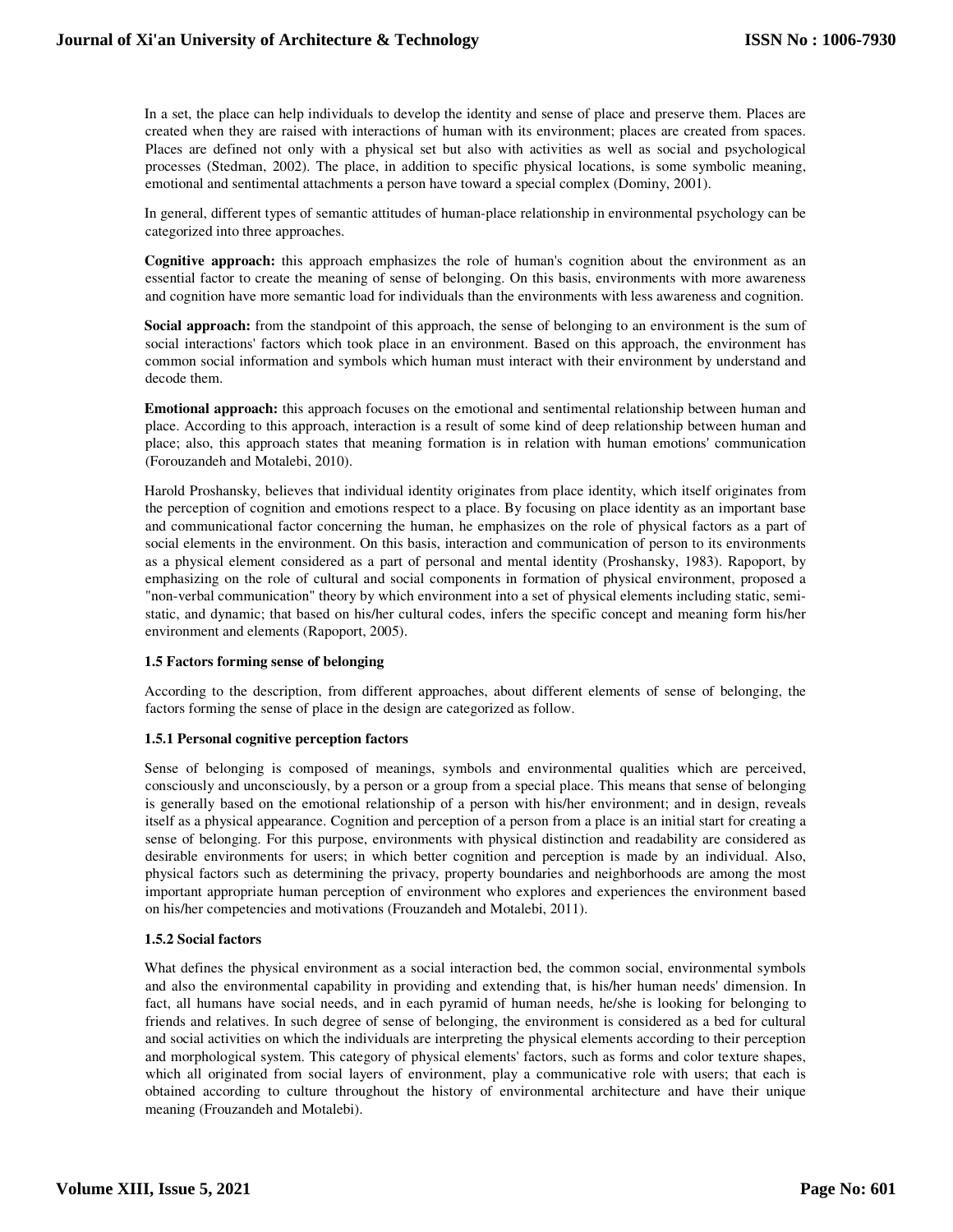#### **1.5.3 Physical environmental factors**

According to the theory of place of behavior in environmental psychology, this type of factors is divided into two important factories include activity and physics. Activities of an environment are defined based on social factors of actions and general interactions of humans. Also, physics, along with form components' organization and form variables are considered as two essential factors in forming a sense of belonging to an environment. The physical components addressed the formation of a sense of place through environmental differentiating as well as internal and external communication in spaces. The shape, size, color, texture, and scale, as to form well as internal and external communication in spaces. The shape, size, color, texture, and scale, as to form<br>features, each plays an effective role in forming a sense of place, and organization type and arrangement of physical elements are also another essential factors. On the other hand, through accommodation and capability to provides human needs in a place affecting the formation of a sense of place. In designing each of variable, factors such as color, shape, texture, scale, organization kind, and providing the activity type in spaces are of great importance; this represents the capability of an environment which flourish the performance form (Frouzandeh and Motalebi, 2011). the theory of place of behavior in environmental psychology, this type of factors is divided into at factories include activity and physics. Activities of an environment are defined based on social ions and general interac vides human needs in a place affecting the formation of a se<br>is such as color, shape, texture, scale, organization kind, and<br>importance; this represents the capability of an environm



*Figure 3: Models of affective environmental factors in the formation of a sense of belonging (Source:Forouzandeh and Motalebi et al,2*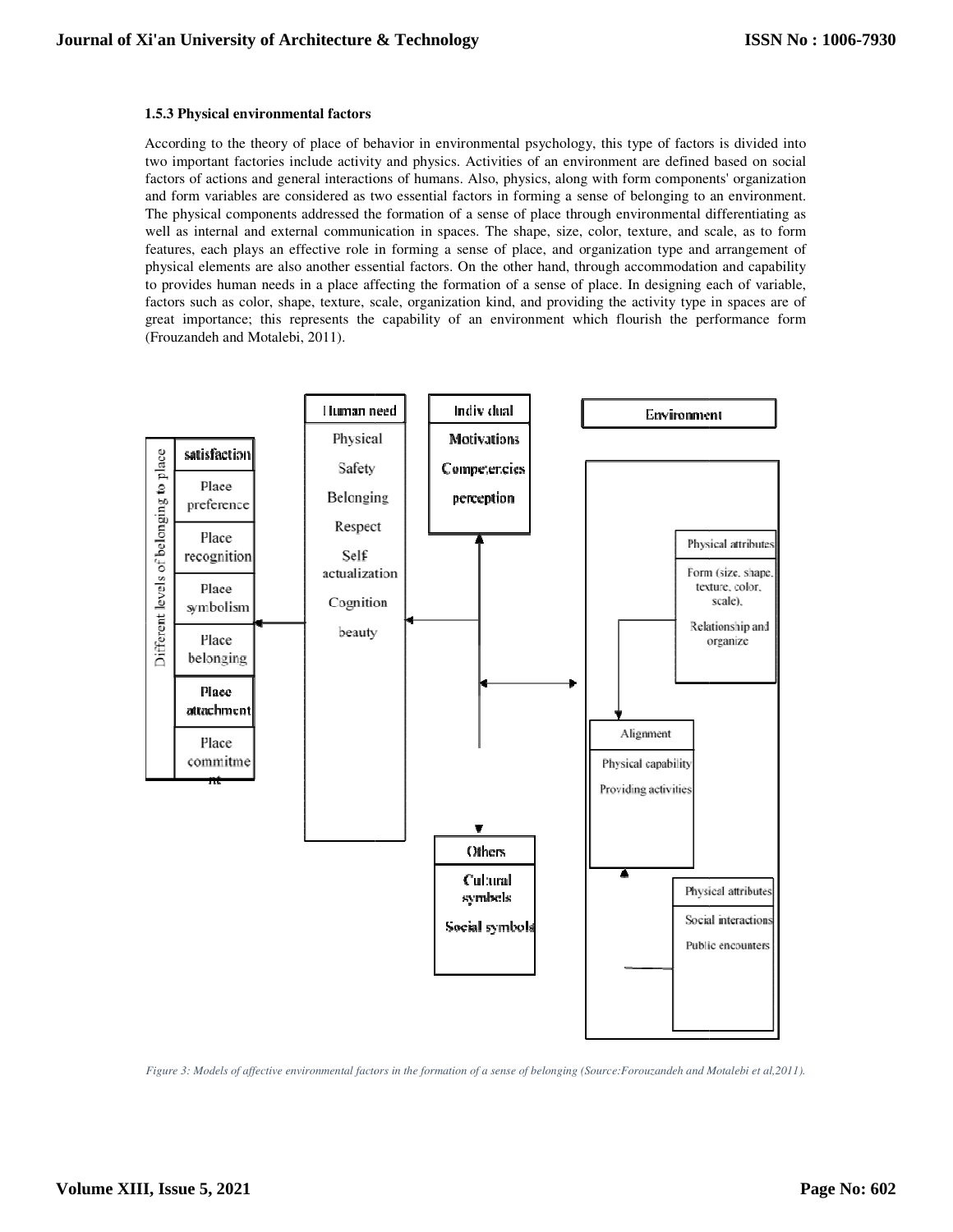# **1.5.4. Vitality**

In Dehkhoda dictionary, the term "vitality" defines as the mode and way to be joyful and lively. In Persian, there are several synonyms for the vitality; happiness, freshness, sense of life and satisfaction are among the most widely used synonyms. The general definition of vitality can be considered as capability of place to provide a wide range of activities and users (with different cultural, social and economic backgrounds) aim for diversifying social interactions and experiences, so that provides security, equality and convenience for all users. The vitality is as factors result from the attractiveness of spaces and users' satisfaction and the other factors mentioned above, which eventually results in creating a viable space.

|  | Table 1: Factors Affecting Components (Source: Author) |  |  |  |
|--|--------------------------------------------------------|--|--|--|
|--|--------------------------------------------------------|--|--|--|

| Component         | Sub-Index                           |                                                     |       |                            |                                                       |  |
|-------------------|-------------------------------------|-----------------------------------------------------|-------|----------------------------|-------------------------------------------------------|--|
| Perceptive        | Beautifulness and<br>attractiveness | Smell and<br>sound                                  | Value | Expectation<br>from place  | Sense of belonging and<br>reminiscent of<br>memory    |  |
| <b>Physical</b>   | Spatial quality                     | Dimensions and proportions<br>degree of confinement |       | Form and size of<br>spaces | Texture and decorations                               |  |
|                   | Circulation                         |                                                     |       | Human scale                | Distances and color                                   |  |
| <b>Vitality</b>   | Happiness                           | Sense of satisfaction and safety                    |       | comfort                    | Interest in space and desire to<br>presence freshness |  |
| Personal          | Occupation<br>satisfaction          | Residence type                                      |       | Residence period           | Residence period                                      |  |
| <b>Functional</b> | Applications of<br>spaces           | <b>Functional activities</b>                        |       | Spatial<br>interactions    | Residence period                                      |  |

Generally, it can be said that a review of the life and its daily activities cause a person to achieve inner satisfaction; to this end, the architecture can be a complementary and helpful tool.

# **2. Human perception**

Perception is an intellectual phenomenon by which the sensorial experiences become meaningful, and through this, the human finds the relationships of affairs and meanings of objects. This action quickly takes place in the human mind so that simultaneously is seemed to be feeling. In such action, the sensorial experiences of concepts and its resultant imaginations contribute the individual motivation and a situation in which the perception take place (Nasiri et al., 2013).

The factors affecting the human perceptions include: 1) human condition in that instant and the atmosphere of the environment at the time of perception; 2) personal mood which is made of experiences of all past events of the viewer; 3) psychological-social factors which mean factors learned from experience; 4) personal experiences, age, gender, learning and training, cultural and physical factors (Nasiri et al., 2013).

In environmental psychology, the essential factor in enhancing the quality of humanenvironment mutual interaction is promoting the ability of semantic perception exists in the space around human (Nasiri et al., 2013).

# **2.1 Psychological approach of perception**

The psychological approach of evaluation and perception, in general, can be addressed and studied in different fields which implies two common approaches:

# **2.1.1 Kellert theory**

Kellert considers the first approach of natural perception based on mental and sensory perception (Kellert, 2008).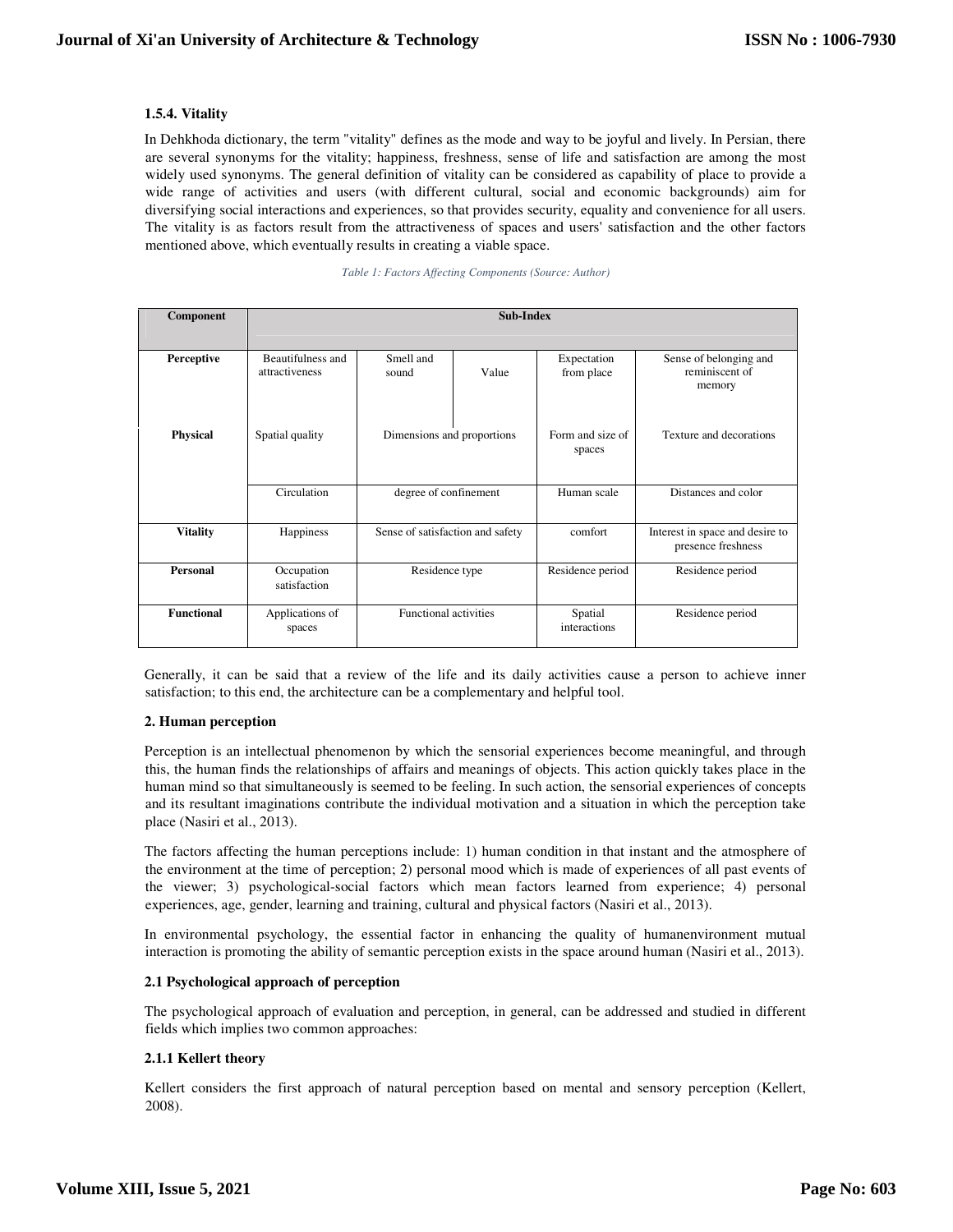

*Figure 4: Sensorial and mental approach to perception. (Source: GharehBagloo, 2014)* 



*Figure 5: Natural perception approach (Source: GharehBagloo, 2014)* 

He also believes that the second approach of perception includes three aspects of perception, including direct, indirect and symbolic.

# **2.1.2 Donald Epilard's theory**

The Donald Epilard's theory emphasizes mutual action toward the perception experience and considers the dynamic relationship between person and environment as the basis of analysis. In this theory, the perception has been considered as a mutual part in which the observer environment and perception have a mutual dependency. According to the theory, the perception has been divided into three categories, including practical, inferential, responsive (Leng, 2007).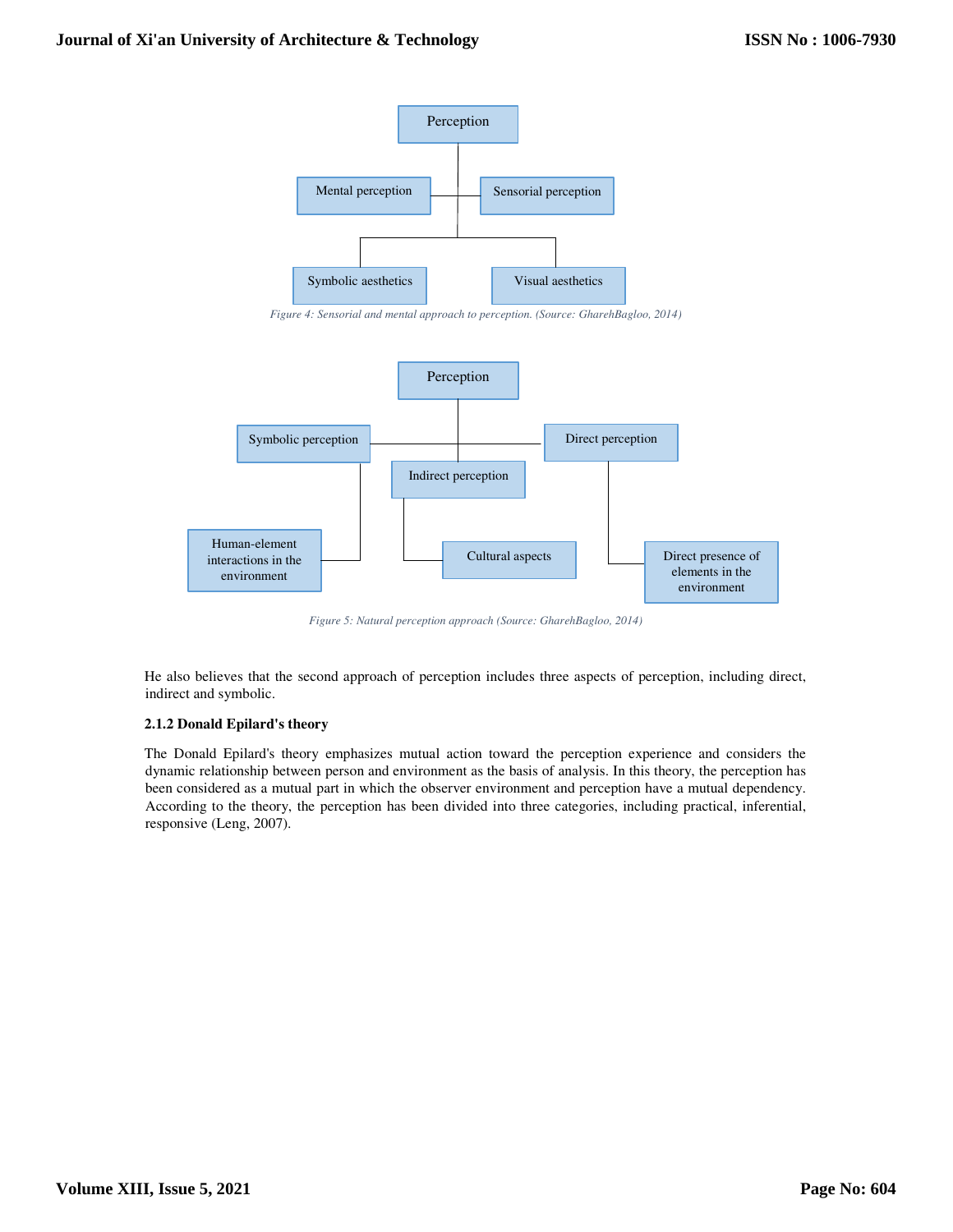

*Figure 6: Natural perception approach (Source: Leng , 2007)* 

# **2.2 Architectural criteria of natural psychotropic in place perception**

Today life has led to eliminating of many natural elements, and their completion's process through the sensorial perceptions of a person has also resulted in an increase in stress which doubled the need for a relaxation atmosphere. The ataraxia, emotionally and mentally, strongly depends on the environment. In terms of the perception of psychotropic criteria, the place is divided into three categories including form, activity and mental imagery or meaning, which have been investigated quantitatively and qualitatively. Finally, architectural (objective and subjective) components and also environmental components will result in relaxation in space. Environmental relaxation approach and their quantitative and qualitative criteria are in line with improving life quality and mental relaxation of the person (BalaliOskooi et al., 2018).



*Figure 7: showing the relaxation criteria in place perception. (Source: author)*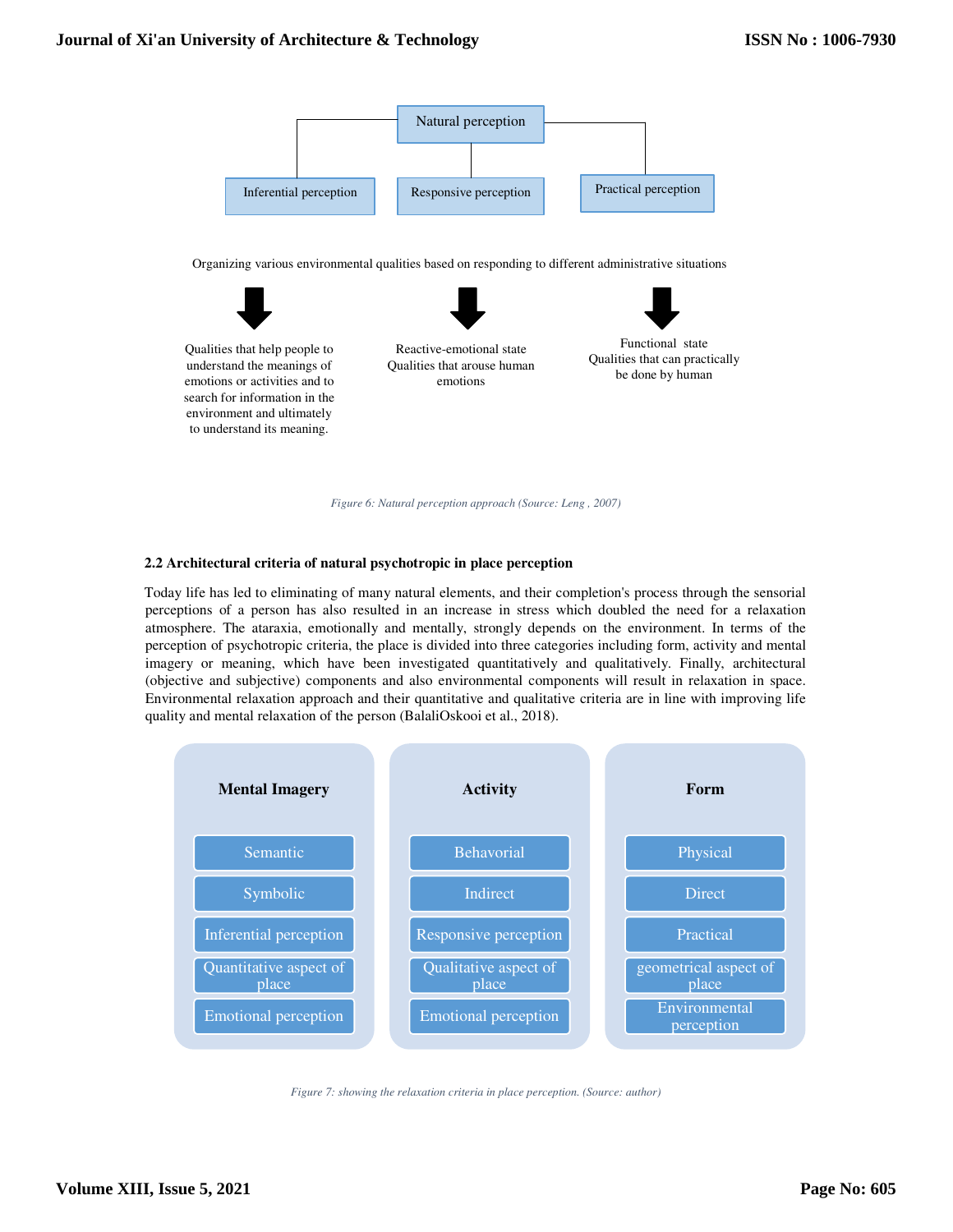### **3. Quarantine period**

#### **3.1 Environmental psychology approach during the quarantine period**

Given the definitions discussed above, we want to know whether the architecture can be helpful in the quarantine period in terms of psychology,encourage or even cheer to stay at home. Meaning and beautifulness of environmental architecture are two separate meaning and meanwhile are interconnected; which are in relation with emotional and psychological values of human which are perceived by sensorial perceptions. It can be said that "architecture is the art of trade-off between us and our world around, and such trade-off can occur through sensorial perceptions". Aesthetic science studies the sense of environment and individuals' position inside it. Meaning can be referred to as art value; since finding meaning and valuing are basically interconnected. Because of the existence of emotion and thought, the meaning is the common topic in architecture and liberal arts,including psychology (Emamghol, 2013).

Designers are rarely exposed to the user's moral. However, they considered different aspects of human in the design process; meanwhile, they rarely directly used psychology knowledge in building designs. If peoples do not like a special place, they will not live their easily and happily; whether this space is a public space, a shopping center and or a house. Therefore, deciding on living space which is pleasant and soothing is difficult. This is why psychology and psychologists are required.

#### **3.2 Architecture in the quarantine period**

Spatial cognition relates to study science and believes about spatial features of objects and events throughout the world. In the human body, the cognitive structure is a part of the mind which flourish from one brain and nervous system inside the body which exist in a physical and social world. The spatial features include place, size, distance, separation and connection, shape, pattern and motion. Some of the main mechanisms of the structural design affecting the human psyche include structural shape, negative and positive space, color, open space, light, acoustic, sound structure, green technique and landscape.

Peoples spend the best day of their life in an artificial environment that has an abnormal name called quarantine; most of the time, they directly connect their think about space to the architecture of their environment. As a result, the environment space of life is an integral part of health, life without stress, and this is the architecture's job. When psychologies and engineers are grouped, they can create such a healthy and joyful life. Now, according to all these problems and definitions, it can be concluded that architecture, whether at the time of quarantine or all other time, can put a very heavy load down over the society shoulder. However, the question raised that in what parts architecture can do this critical task through the psychological and encouraging way.

In such situations, the art of architecture can quickly solve this problem, but when we look at the structure of today's houses and given the definitions about problems of today's housing, it can be easily concluded that, in this period, what components can encourage human through architecture; and also what components can encourage people to stay at home and be helpful in such period. The architecture must be responsible for human needs regarding the environment so that expressing the emotions encompasses his/her believes. The human perception from the environment is one of the most central rationales in the environment process; so, perception relies on culture, value, perceptive thinking (Badri, 2020).

Therefore, architecture has a direct relationship with the human spirit and can have a greater effect. Today, we should look fresher at our environment. Human is not a simple physical being which only needs place; of course, his/her emotional responses are of great importance. As the knowledge of human toward environment extends, his/her field of vision about life and its facilities will also get extended. As a result, the human is seeking for creating order in his/her environment; and order is intended that can establishes the most compatibility with human nature and soul. The relationship between the most beautiful components always provide a desirable effect on human spirit; in fact, aesthetic aspects of order which are embedded in art have a unique meaning, and this is an accumulation of such aesthetic and human components which give the space such unique character. During the history, human has made some tools using proportions of the human body so that human can use them properly; this has resulted in the emergence of design science, and design science is constantly changing as the result of rapid growth in technology and urbanization. The reason why a model and or a design has received attention is because of the needs of the design's time (Badri, 2020).

As a result of the industrial revolution in  $18<sup>th</sup>$  century and the years before the beginning of the WWI in 1914, the workers in rural areas and small towns invaded to industrial and large cities to work in factories. The owners of these factories have to provide houses which were compressed, without water and artificial light, and without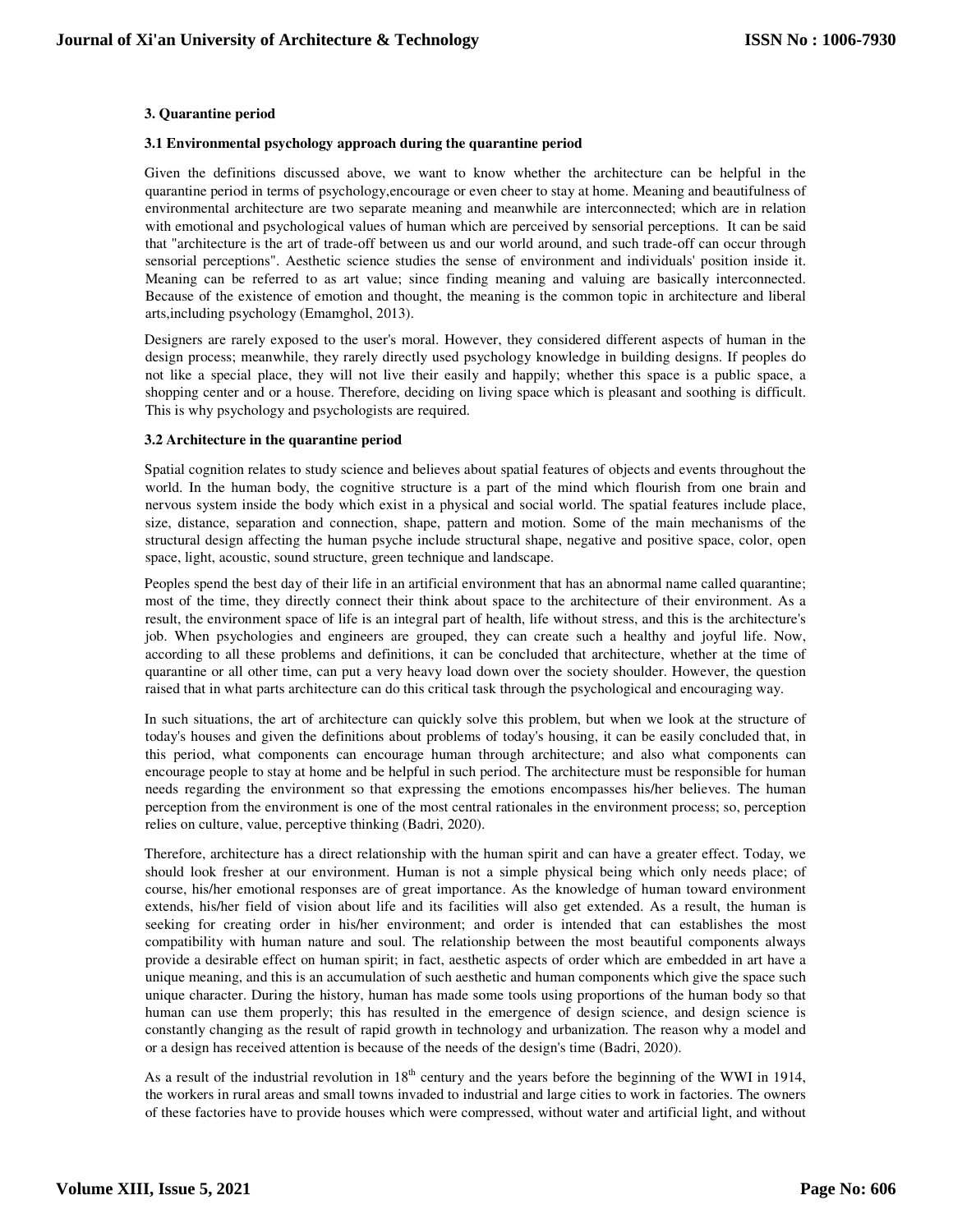attention to health necessities. Living in dark and narrow valleys among the factories' smoke and noise and also poverty and sickness made these peoples be a group which has a carriage and later a car was dreamed for them. On the other side, there was the rich class of government, under the shadow of penetration and wealth, separates itself from the dense and pollutant areas of the cities and moved to renovated districts on the outskirts of cities. These districts have houses encompass a large green space and have facilities including gardens, maids, independent bedrooms, carriages, security systems and later infrastructures such as water pipes, sanitary facilities, sewers, gas, electricity, parking and even shops and churches. By getting away from the atmosphere of WWI, in 1918, concurrent with the formation of socialistic thoughts in dark and narrow alleys of the proletariat, modernism architects and managers have seen the lack of land, population density and low quality of life of central areas of the city as obstacles for development. This movement is seeking the solution in the combination of open and close urban spaces as well as applying new technology in construction. Their target was constructing residential blocks which had electricity, central heating, a room for the bathroom, and small space as a kitchen (Badri, 1399).

These fundamental definitions are exactly those problems which can direct us toward the answers so that we understand that a house must have some components by which human can sense belonging and cannot easily be left that environment. Now, these indices can be visual, spatial, safety, and so on. For example, it can be said that a person cannot tolerate a place where he/she cannot contact with it as well as gets enough morale. This is exactly the gap that exists in today houses, which can make our unconscious mind more tolerable toward the sense of place and feelings we can obtain from the environment.

#### **4. Research Method**

The present research is a descriptive-analytical study which is done using a field survey and with the help of a questionnaire and also face-to-face interviews with sample individuals (total 384 questionnaires were randomly distributed among peoples). The interview was of semiconstructed and open type by which the data, after analysis, were harvested. Also, the results were analyzed in the form of frequency distribution tables and also statistical tests.

# **4.1 Study type**

In terms of purpose, the present research is an applied study. Also, in terms of nature, it is an analyticaldescriptive study of correlation type which has been performed using quantitative and survey techniques. In terms of data analysis technique, the present study is quantitative research with statistical analysis. Also, in terms of time, it is a periodic study.

#### **4.2 Data collection method**

The data collection method is an integrated and necessary tool for performing research studies. Generally, such tools in research include questionnaires, interviewing, observation, and documents. Concerning the theoretical foundations of research, the data collection tool will be library studies that are of type checking secondary and organizational documents. Also, concerning the statistical data of research, the questionnaires tool has been used to recognize the relationship between research variables in order to collect data.

#### **4.3 Questionnaire's tool**

According to the studies done in this research, questionnaires' design is divided into five different elements, include physical, perceptional, functional, sense of vitality. This questionnaire has six items for the physical part; seven items for the perceptional part; seven items for the functional part; and five items for a sense of vitality part.

# **5. Descriptive findings**

In following, a demographic description of the statistical sample has been presented. The response of the responders to the research's questions are shown in the following.

#### **5.1 Frequency distribution of responders in terms of gender**

The following table presents the frequency distribution of responders in terms of their gender (men or women). According to the results of the present research, of 384 responders, 203 were men, and 181 were women.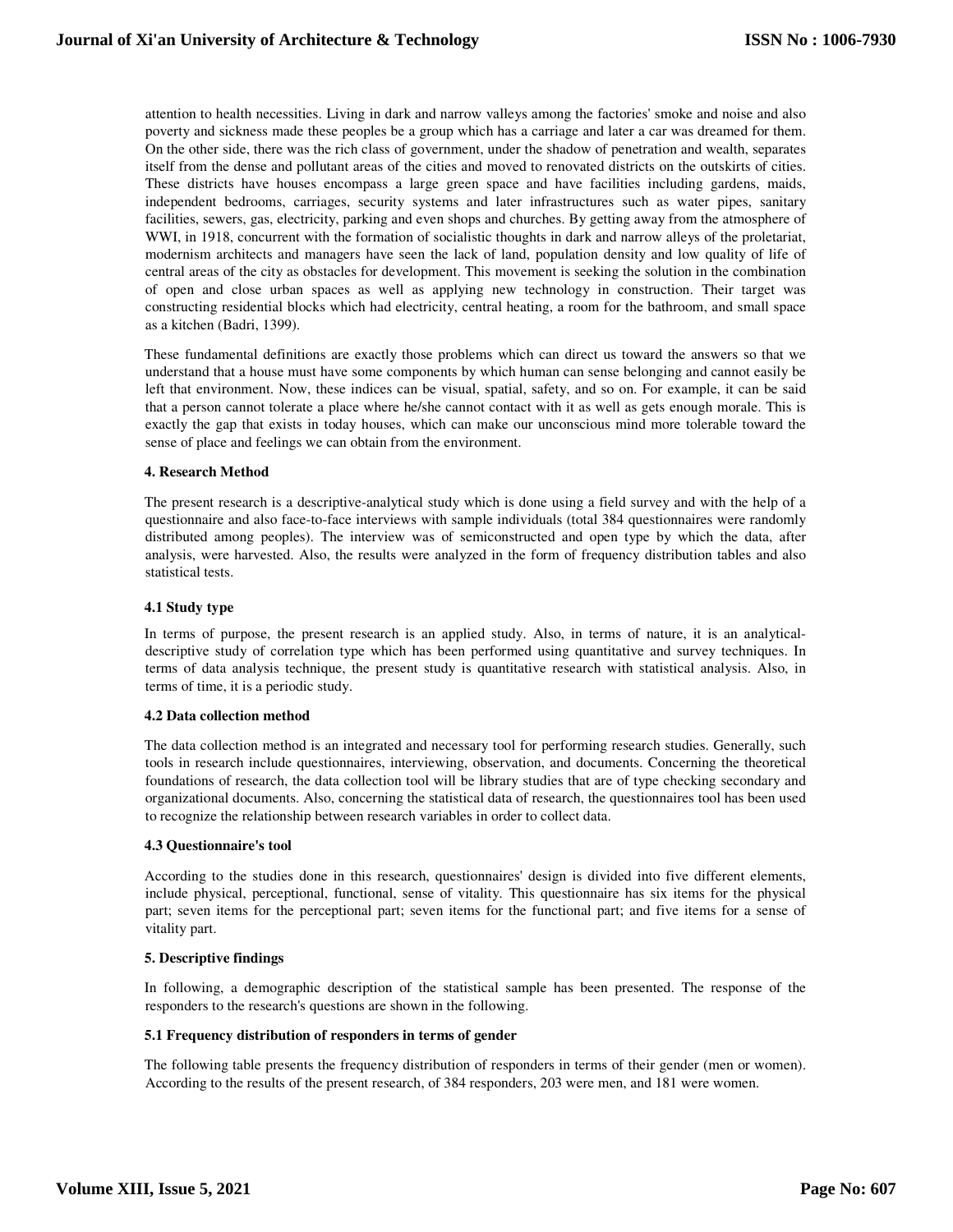| Gender |        |           |         |               |                           |  |  |
|--------|--------|-----------|---------|---------------|---------------------------|--|--|
|        |        |           |         |               |                           |  |  |
|        |        | Frequency | Percent | Valid Percent | <b>Cumulative Percent</b> |  |  |
| Valid  | male   | 203       | 52.9    | 52.9          | 52.9                      |  |  |
|        | female | 181       | 47.1    | 47.1          | 100.0                     |  |  |
|        | Total  | 384       | 100     | 100.0         |                           |  |  |



*Table 2:Gender. (Source: author)* 



# **5.2 Frequency distribution of responders in terms of marital**

The following table presents the frequency distribution of responders in terms of their marital (single and married). According to the results of the present research, of 384 responders, 264 were married, and 120 were single.

| <b>Marital status</b> |         |           |         |               |                           |  |  |
|-----------------------|---------|-----------|---------|---------------|---------------------------|--|--|
|                       |         |           |         |               |                           |  |  |
|                       |         | Frequency | Percent | Valid Percent | <b>Cumulative Percent</b> |  |  |
| Valid                 | single  | 120       | 31.3    | 31.3          | 31.3                      |  |  |
|                       | married | 264       | 68.8    | 68.8          | 100.0                     |  |  |
|                       | Total   | 384       | 100.0   | 100.0         |                           |  |  |

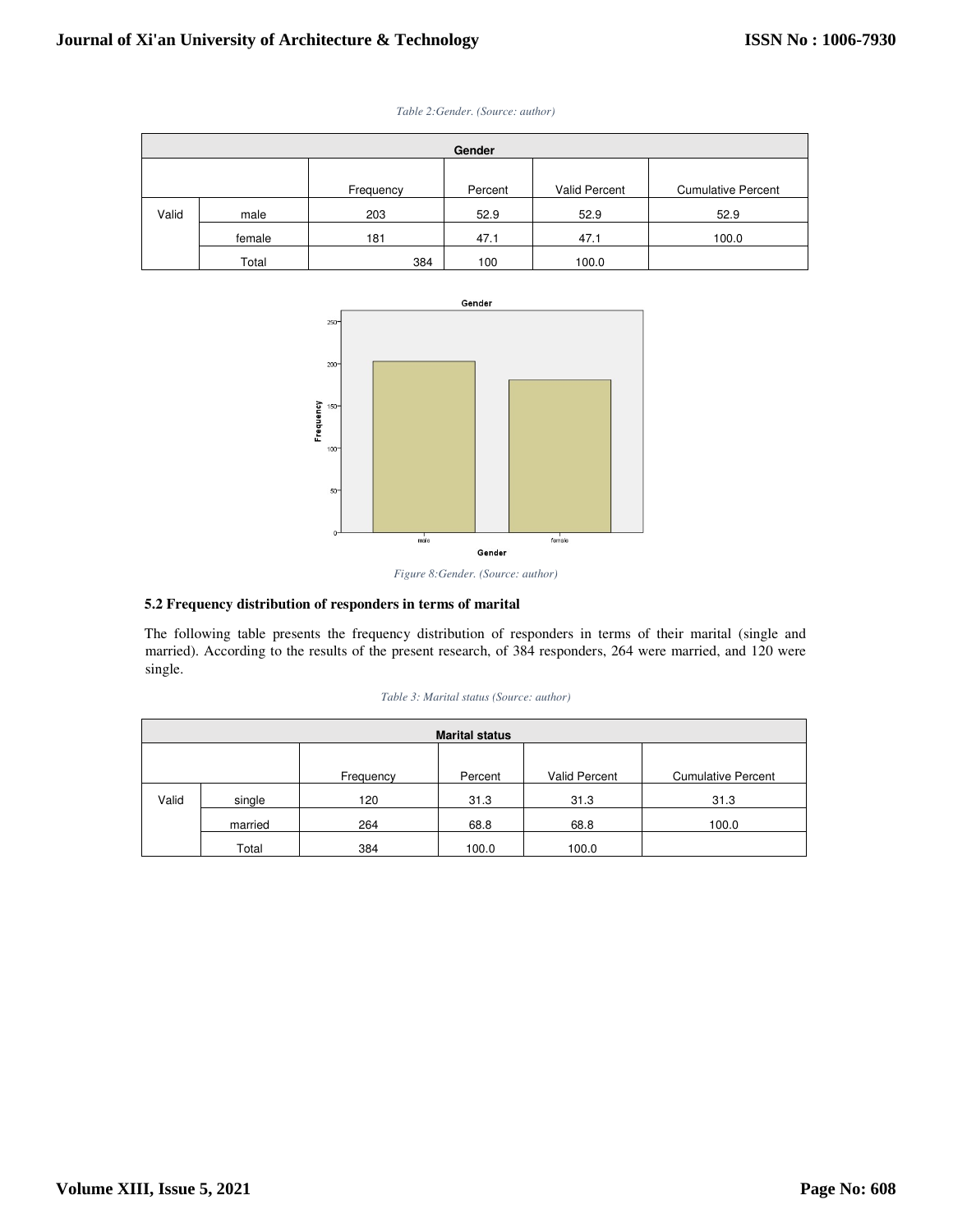



# **5.3 Frequency distribution of responders in terms of residential location**

The following table presents the frequency distribution of responders in terms of residential location. According to the results of the present research, of 384 responders, 366 lived in Tehran, and 18 lived in other cities.

| location in city |                      |           |         |               |                           |  |  |
|------------------|----------------------|-----------|---------|---------------|---------------------------|--|--|
|                  |                      |           |         |               |                           |  |  |
|                  |                      | Frequency | Percent | Valid Percent | <b>Cumulative Percent</b> |  |  |
| Valid            | resident of Tehran   | 366       | 95.3    | 95.3          | 95.3                      |  |  |
|                  | resident of the city | 18        | 4.7     | 4.7           | 100.0                     |  |  |
|                  | Total                | 384       | 100.0   | 100.0         |                           |  |  |

*Table 4: location in city (Source: author)* 



location in city

*Figure 10: location in city (Source: author)*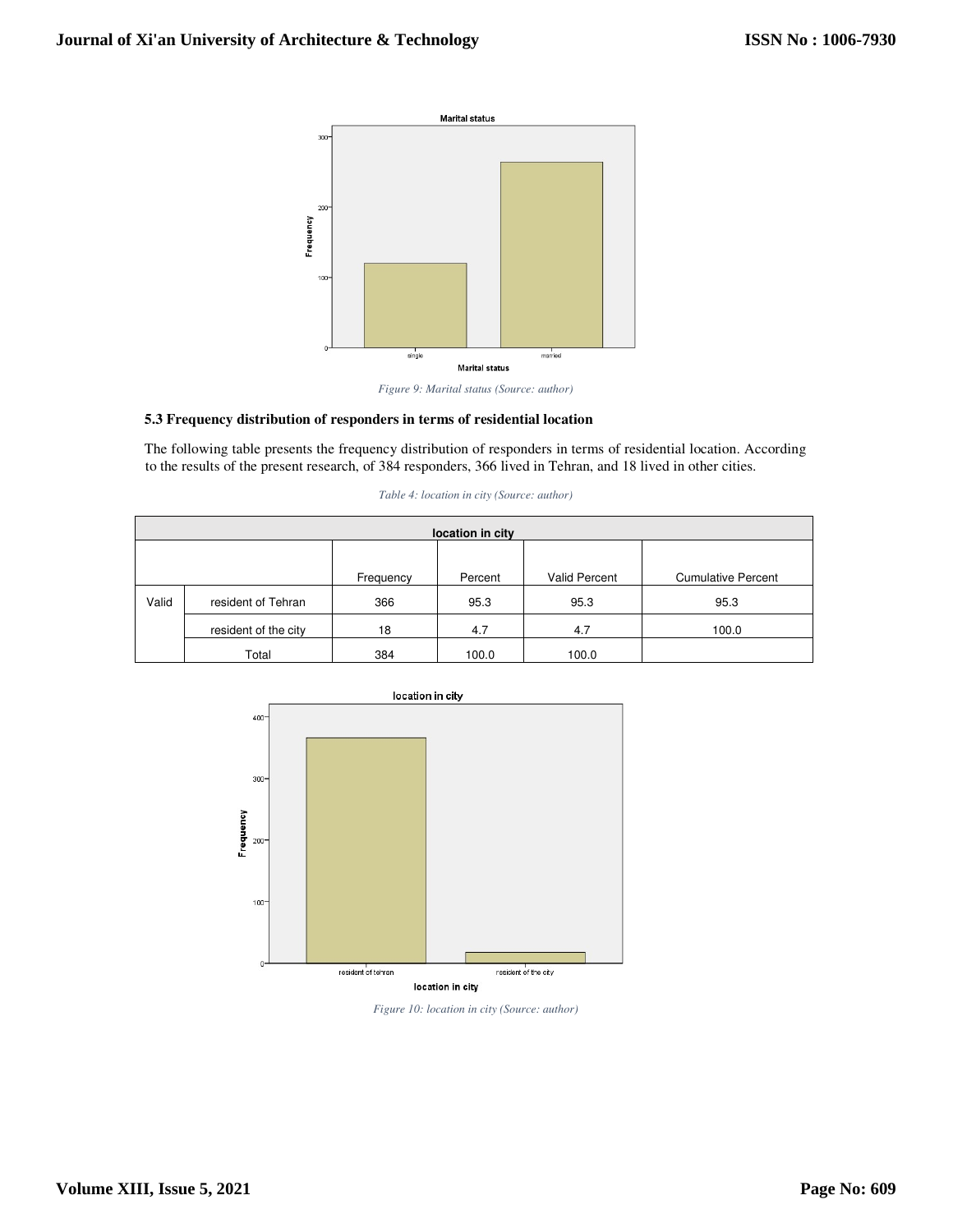# **5.4 Frequency distribution of responders in terms of education**

The following table presents the frequency distribution of responders in terms of education. According to the results of the present research, the maximum number of responders, i.e. 151, have diploma; 137 peoples have bachelor's degree; 42 peoples have high school and master of degrees education, and 12 peoples were graduated in doctorate.

| <b>Education</b> |              |           |         |               |            |  |  |
|------------------|--------------|-----------|---------|---------------|------------|--|--|
|                  |              |           |         |               | Cumulative |  |  |
|                  |              | Frequency | Percent | Valid Percent | Percent    |  |  |
| Valid            | Hight school | 42        | 10.9    | 10.           | 10.9       |  |  |
|                  | Diploma      | 151       | 39.3    | 39.           | 50.3       |  |  |
|                  | Bachelor     | 137       | 35.7    | 35            | 85.9       |  |  |
|                  | Master       | 42        | 10.9    | 10.9          | 96.9       |  |  |
|                  | Doctorate    | 12        | 3.1     | 3.1           | 100.0      |  |  |
|                  | Total        | 384       | 100.0   | 100.0         |            |  |  |

*Table 5: Education (Source: author)* 





The following table presents the frequency distribution of responders in terms of the property of the house. According to the results of the present research, the maximum number of responders, i.e., 240, have private property; 66 peoples have a rental home; 60 peoples have mortgage home, and 18 peoples were lived in the organizational home.

| Property of the house |               |           |         |               |            |  |  |  |
|-----------------------|---------------|-----------|---------|---------------|------------|--|--|--|
|                       |               |           |         |               | Cumulative |  |  |  |
|                       |               | Frequency | Percent | Valid Percent | Percent    |  |  |  |
| Valid                 | personal home | 240       | 62.5    | 62.5          | 62.5       |  |  |  |
|                       | mortgage home | 60        | 15.6    | 15.6          | 78.1       |  |  |  |

|  |  |  | Table 6: Property of the house (Source: author) |  |
|--|--|--|-------------------------------------------------|--|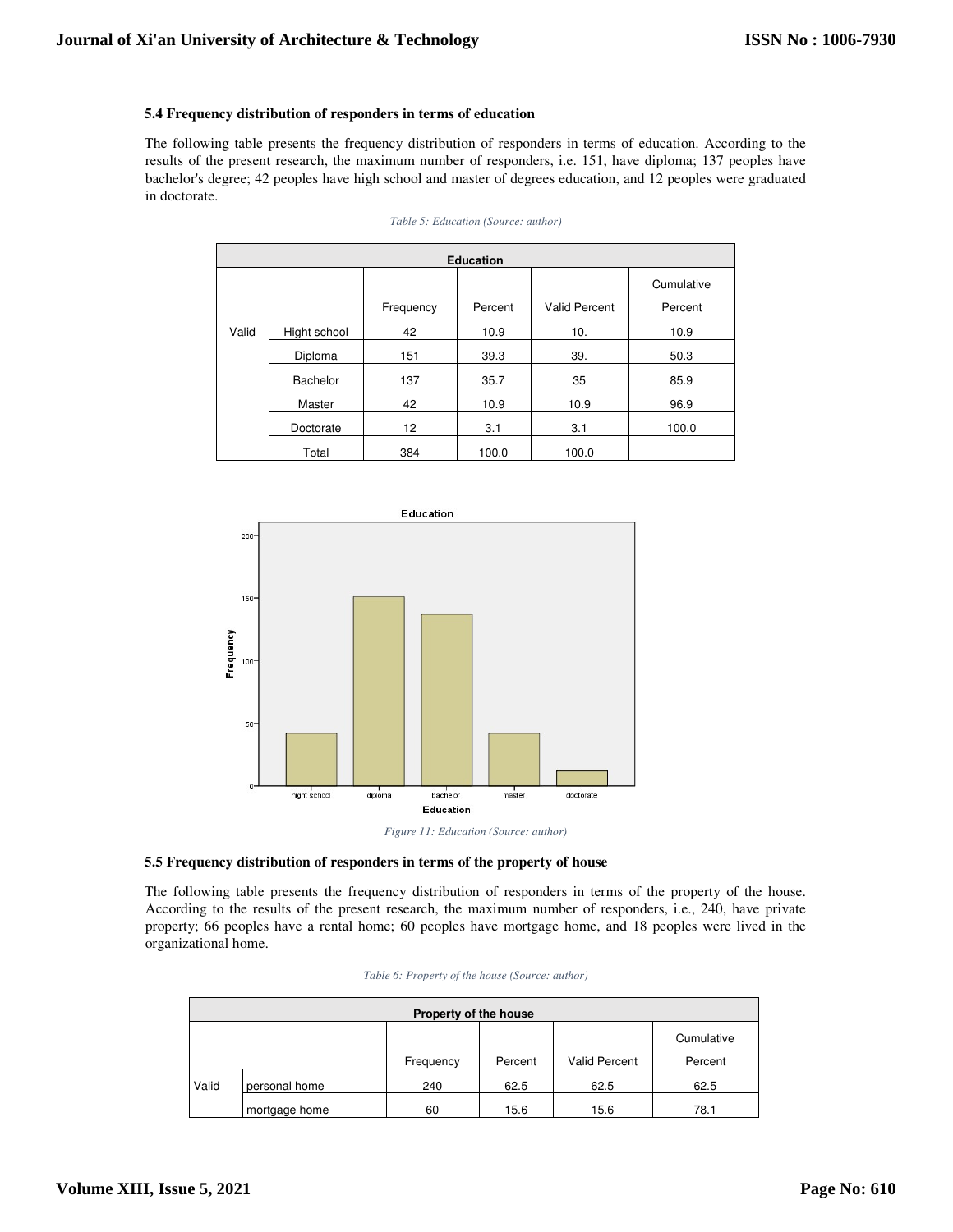| rental home         | 66  | 172   | 17.2  | 95.3  |
|---------------------|-----|-------|-------|-------|
| organizational home | 18  | -4. . | 4.7   | 100.0 |
| Total               | 384 | 100.0 | 100.0 |       |



*Figure 12: Property of the house (Source: author)* 

#### **5.6 Frequency distribution of responders in terms of house area**

The following table presents the frequency distribution of responders in terms of house area. According to the results of the present research, the maximum number of responders, i.e. 121, lived in a house with an area of 95-  $120m^2$ ; 119 peoples have houses with area more than  $120m^2$ ; 66 peoples lived in houses with an area of 65- $80m^2$ ; 30 peoples were lived in houses with an area of less than  $65m^2$ .

| House area |                         |           |         |                      |            |  |  |
|------------|-------------------------|-----------|---------|----------------------|------------|--|--|
|            |                         |           |         |                      | Cumulative |  |  |
|            |                         | Frequency | Percent | <b>Valid Percent</b> | Percent    |  |  |
| Valid      | 50 meter- 65 meter      | 30        | 7.8     | 7.8                  | 7.8        |  |  |
|            | 65meter-80meter         | 66        | 17.2    | 17.2                 | 25.0       |  |  |
|            | 80meter-95meter         | 48        | 12.5    | 12.5                 | 37.5       |  |  |
|            | 95meter-120meter        | 121       | 31.5    | 31.5                 | 69.0       |  |  |
|            | 120 meter-120 meters up | 119       | 31.0    | 31.0                 | 100.0      |  |  |
|            | Total                   | 384       | 100.0   | 100.0                |            |  |  |

|  |  | Table 7: House area (Source: author) |  |
|--|--|--------------------------------------|--|
|  |  |                                      |  |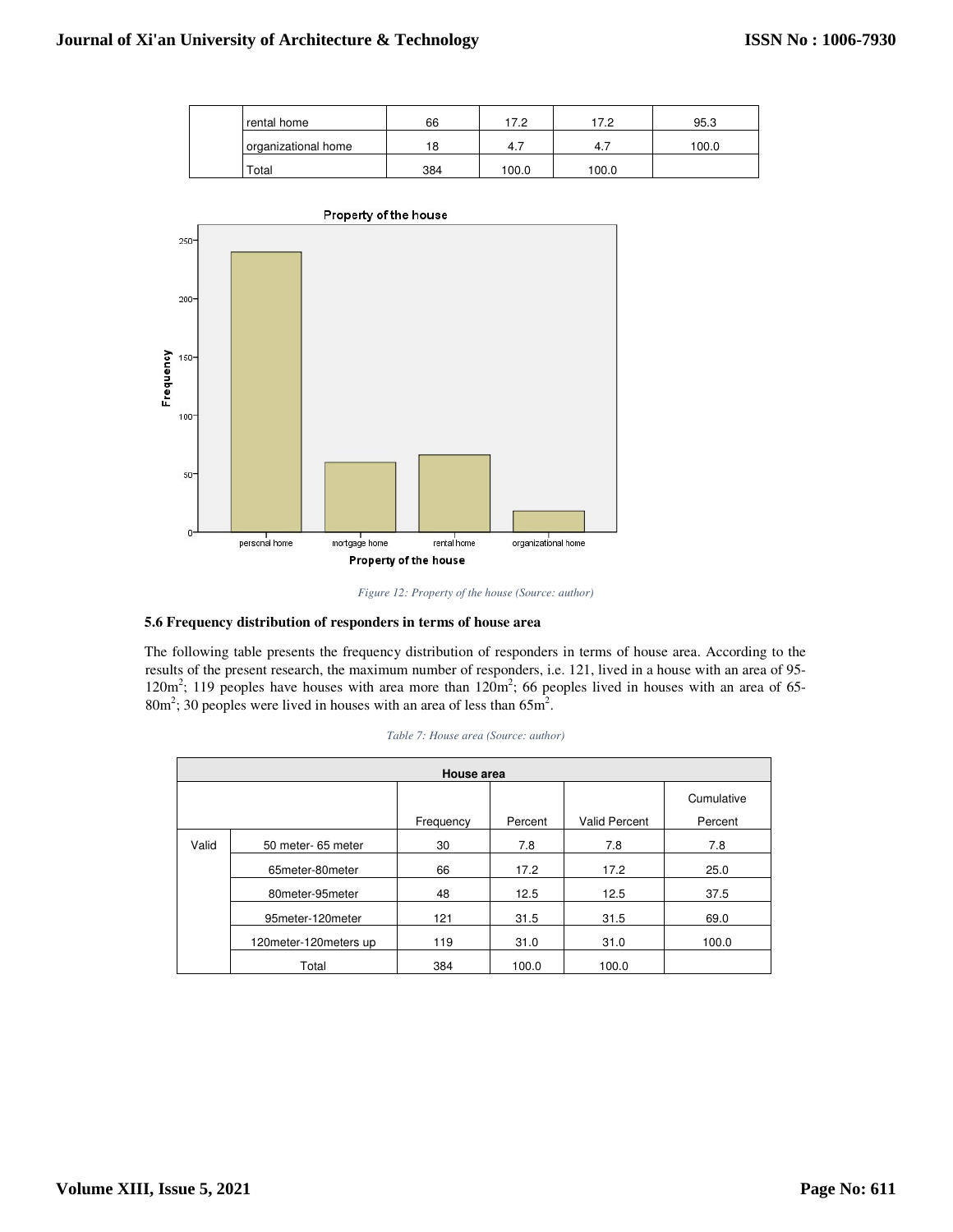

*Figure 13: House area (Source: author)* 

#### **5.7 Checking the sustainability of components**

In the sustainability concept, Cronbach's alpha test is one of the most important indices. The desired quantity of Cronbach's alpha is more than 0.7. In this research, the internal correlation of Cronbach's alpha has been used to evaluate the sustainability of the questionnaire. Therefore, a questionnaire was designed for 5-point Likert scale questions, and the quantity of Cronbach's alpha for physical, perceptional, functional and vitality components was measured. According to the results, the maximum effect corresponds to the functional component with a value of 0.89 and vitality component, in second place, with a value of 0.84. Since these two components have a quantity of Cronbach's alpha in the range of 0.7-0.8, hence, they are desired in terms of Cronbach's alpha test and so have appropriate sustainability. Two other components, i.e. perceptional and physical components, have a coefficient equal to 0.75 and 0.71, respectively. Since these two components have Cronbach's alpha quantity in the range of 0.7-0.8, so the compatibility within the items was acceptable, and therefore, they are sustainable. 1. Effect of Cronbach's alpha on the physical component

# 1. The effect of Cronbach's alpha on the physical component

| Table 8: Cronbach's Alpha. (Source: Author) |  |
|---------------------------------------------|--|
|---------------------------------------------|--|

| Physical component |                 |  |  |  |  |  |
|--------------------|-----------------|--|--|--|--|--|
| Cronbach's Alpha   | Number of Items |  |  |  |  |  |
| 0.712              | 6               |  |  |  |  |  |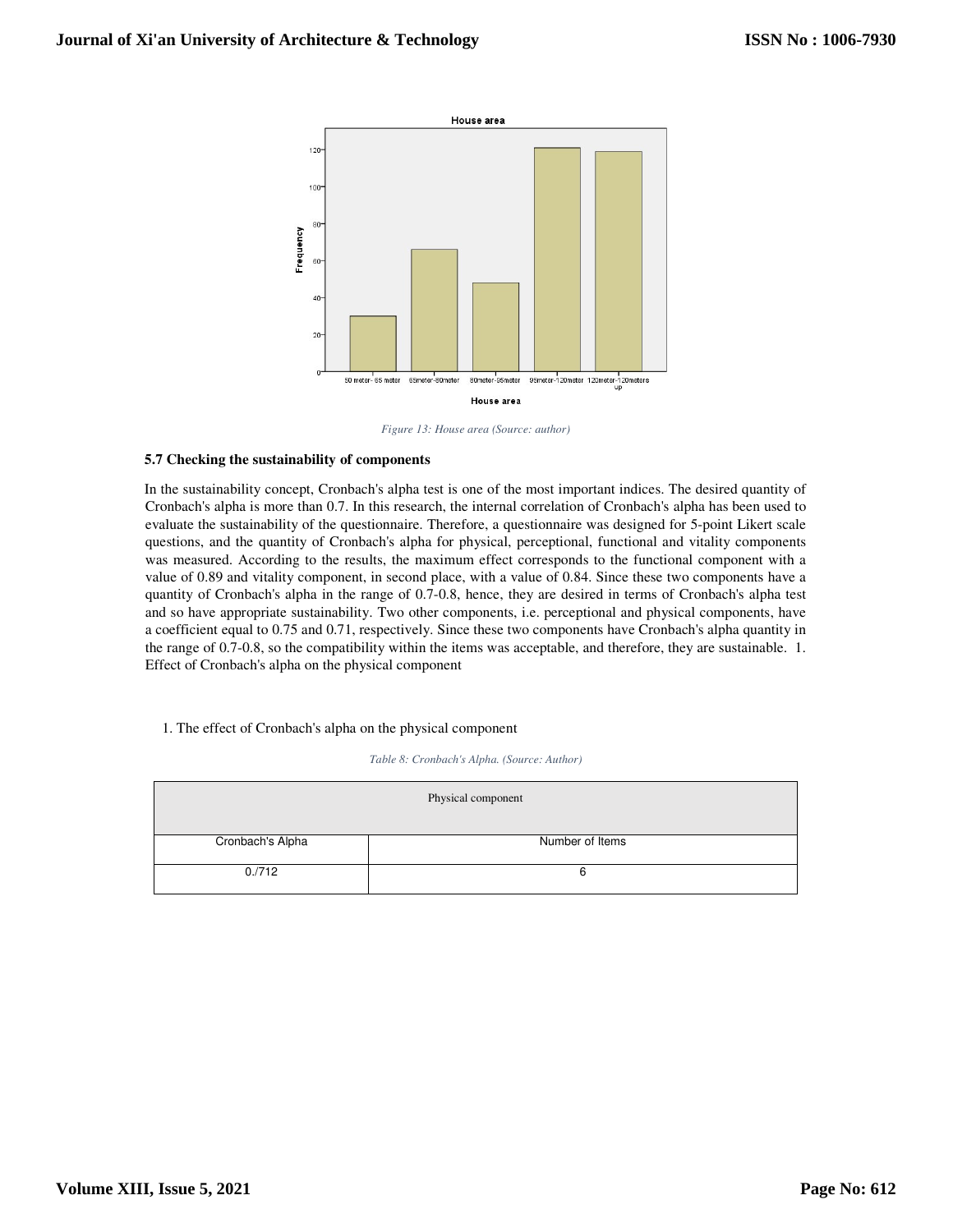# 2. Effect of Cronbach's alpha on perceptional component

*Table 9: Cronbach's Alpha. (Source: Author)* 

| Perceptional component |                 |  |  |  |  |
|------------------------|-----------------|--|--|--|--|
| Cronbach's Alpha       | Number of Items |  |  |  |  |
| 0/755                  |                 |  |  |  |  |

# 3. Effect of Cronbach's alpha on functional component

*Table 10 Cronbach's Alpha. (Source: Author)* 

| Functional component |                 |  |  |  |  |
|----------------------|-----------------|--|--|--|--|
| Cronbach's Alpha     | Number of Items |  |  |  |  |
| 0.89                 |                 |  |  |  |  |

# 4. Effect of Cronbach's alpha on vitality component

# *Table 11 Cronbach's Alpha. (Source: Author)*

| Vitality component |            |  |  |  |  |
|--------------------|------------|--|--|--|--|
| Cronbach's Alpha   | N of Items |  |  |  |  |
| 0.84               | G          |  |  |  |  |

# **5.8 Factors' affecting test**

One question that has been addressed is that whether the effect of every discovered and validated factors during the quarantine crisis are statistically accepted or not. For this purpose, this hypothesis about discovered factors has been investigated. The descriptive results related to the factors' affecting test are listed in the following table. In each case, the average, standard deviation, and mean deviation related to the response of responders to the discovered effective factors are presented.

| <b>Ouestions</b>                                                                                                                                                 | N   | Mean | Std.<br>deviation | Minimum       | Maximum |
|------------------------------------------------------------------------------------------------------------------------------------------------------------------|-----|------|-------------------|---------------|---------|
| To what extent it can be claimed that architecture art (with<br>creative design) can morally and psychologically help people<br>during the quarantine period?    | 384 | 4.26 | .758              | $\mathcal{L}$ | 5       |
| To what extent an appropriate architecture for height can affects<br>the residentials' spirit and prevention of depression during the<br>quarantine?             | 384 | 4.17 | 1.015             |               |         |
| To what extend the architectural design has been performed<br>desirably based on people's morale during the quarantine?                                          | 384 | 4.53 | .867              |               | 5       |
| To what extend the architecture art, along with physicians'<br>recommendations, can be useful for encouraging people to stay<br>at home during a virus epidemic? | 384 | 3.37 | 1.236             |               | 5       |
| To what extend the appropriate architecture can affecting the<br>sense of belonging (interest in the environment) of a house?                                    | 384 | 3.85 | 1.410             |               |         |

*Table 12: Descriptive statistics of responders' response to the effective factors. (Source: Author)*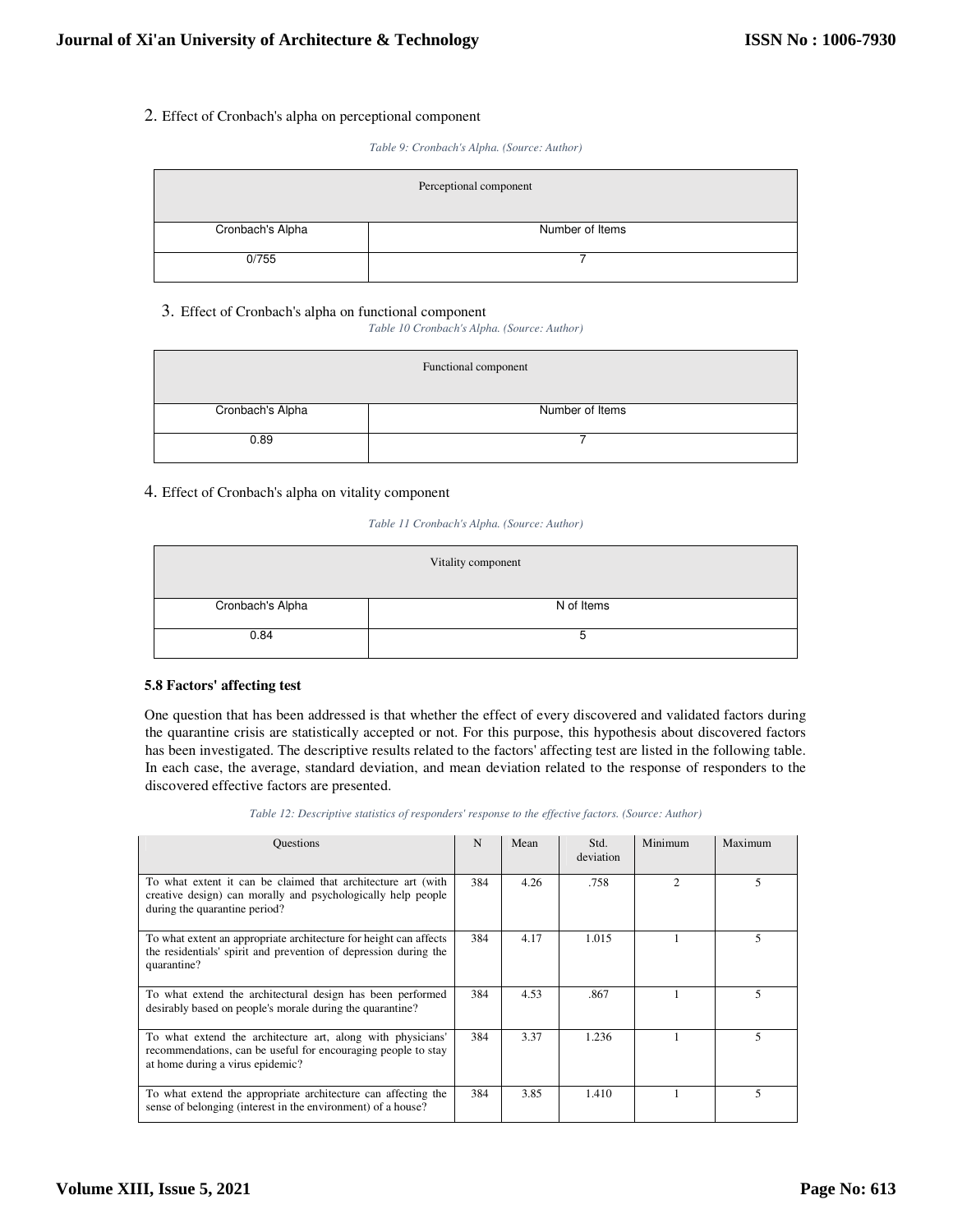# **Journal of Xi'an University of Architecture & Technology**

| To what extent does proper design, so that all spaces are easily<br>accessible, help people during house arrest?                                                                                                       | 384 | 3.92 | .819  | 3              | 5 |
|------------------------------------------------------------------------------------------------------------------------------------------------------------------------------------------------------------------------|-----|------|-------|----------------|---|
| To what extent the appropriate natural lighting can be useful to<br>encourage people for staying at home?                                                                                                              | 384 | 4.12 | .819  | $\mathfrak{2}$ | 5 |
| To what extend having a view on your apartment affecting your<br>comfort during the quarantine period?                                                                                                                 | 384 | 4.38 | .910  | $\mathbf{1}$   | 5 |
| To what extend a beautiful landscape for an apartment (front<br>apartment's facade and green space) can help people's tolerance<br>during the quarantine?                                                              | 384 | 4.01 | 1.117 | 1              | 5 |
| To what extent dimensions and attachment of windows can be<br>emotionally useful for people during the quarantine?                                                                                                     | 384 | 4.69 | .848  | $\mathbf{1}$   | 5 |
| To what extend the colors used for different surfaces can<br>prevent the depression of peoples during a virus epidemy?                                                                                                 | 384 | 4.26 | .990  | $\mathbf{1}$   | 5 |
| To what extend the curve forms and preventing to use of sharp<br>forms can be useful for mental relaxation of peoples during the<br>quarantine?                                                                        | 384 | 4.47 | .792  | $\overline{2}$ | 5 |
| To what extent of applying artificial lightning along with<br>creating proper forms on the roof's                                                                                                                      | 384 | 2.99 | 1.375 | $\mathbf{1}$   | 5 |
| To what extend designing multi-functional spaces (working<br>rook, kid playing room) can reduce the mental problems during<br>the virus epidemy?                                                                       | 384 | 4.12 | .819  | $\overline{2}$ | 5 |
| To what extend the apartment's entrance space next to the door<br>by filtering the interior space instead of exterior space in order<br>to disinfect purchased items can reduce the disease outbreak?                  | 384 | 2.99 | 1.375 | $\mathbf{1}$   | 5 |
| To what degree the house area (size of room, hall, etc.) can<br>encourage people to stay at home during the quarantine?                                                                                                | 384 | 4.01 | 1.117 | $\mathbf{1}$   | 5 |
| To what extend having a terrace (balcony) can be useful in<br>reducing the mental problems during the quarantine?                                                                                                      | 384 | 2.99 | 1.375 | $\mathbf{1}$   | 5 |
| To what degree the presence of central management system, for<br>reducing the entrance of peoples outside as well as delivering<br>the purchased items on internet, can be effective to control the<br>virus outbreak? | 384 | 4.26 | .990  | $\mathbf{1}$   | 5 |
| To what extent desirable interior space design, for breeding<br>apartment plants, is useful for preserving the morale during the<br>quarantine period?                                                                 | 384 | 2.99 | 1.375 | $\mathbf{1}$   | 5 |
| How effective can the design of public spaces such as a library<br>(following hygienic guidelines) be in the days of house arrest?                                                                                     | 384 | 2.99 | 1.375 | $\mathbf{1}$   | 5 |
| To what extend having a suitable air conditioner can enhance<br>the people's relaxation during the quarantine?                                                                                                         | 384 | 3.37 | 1.236 | $\mathbf{1}$   | 5 |
| To what extent green space design (green roof and green<br>perimeter) can be a comforter of your mood during the<br>quarantine?                                                                                        | 384 | 3.37 | 1.236 | $\mathbf{1}$   | 5 |
| To what extend using suitable materials for reducing the<br>disturbing noises in shared surfaces (floor, wall, and roof) can<br>affecting the psychological comfort of residentials during the<br>quarantine?          | 384 | 4.53 | .867  | $\mathbf{1}$   | 5 |
| To what extent roof's height design can be effective in creating<br>a succulence and exhilaration mood during the home detention?                                                                                      | 384 | 3.37 | 1.236 | $\mathbf{1}$   | 5 |
| To what extent designing places inside the residential<br>complexes (by preserving the social distancing), for sports<br>activities can encourage peoples to stay at home?                                             | 384 | 3.85 | 1.410 | 1              | 5 |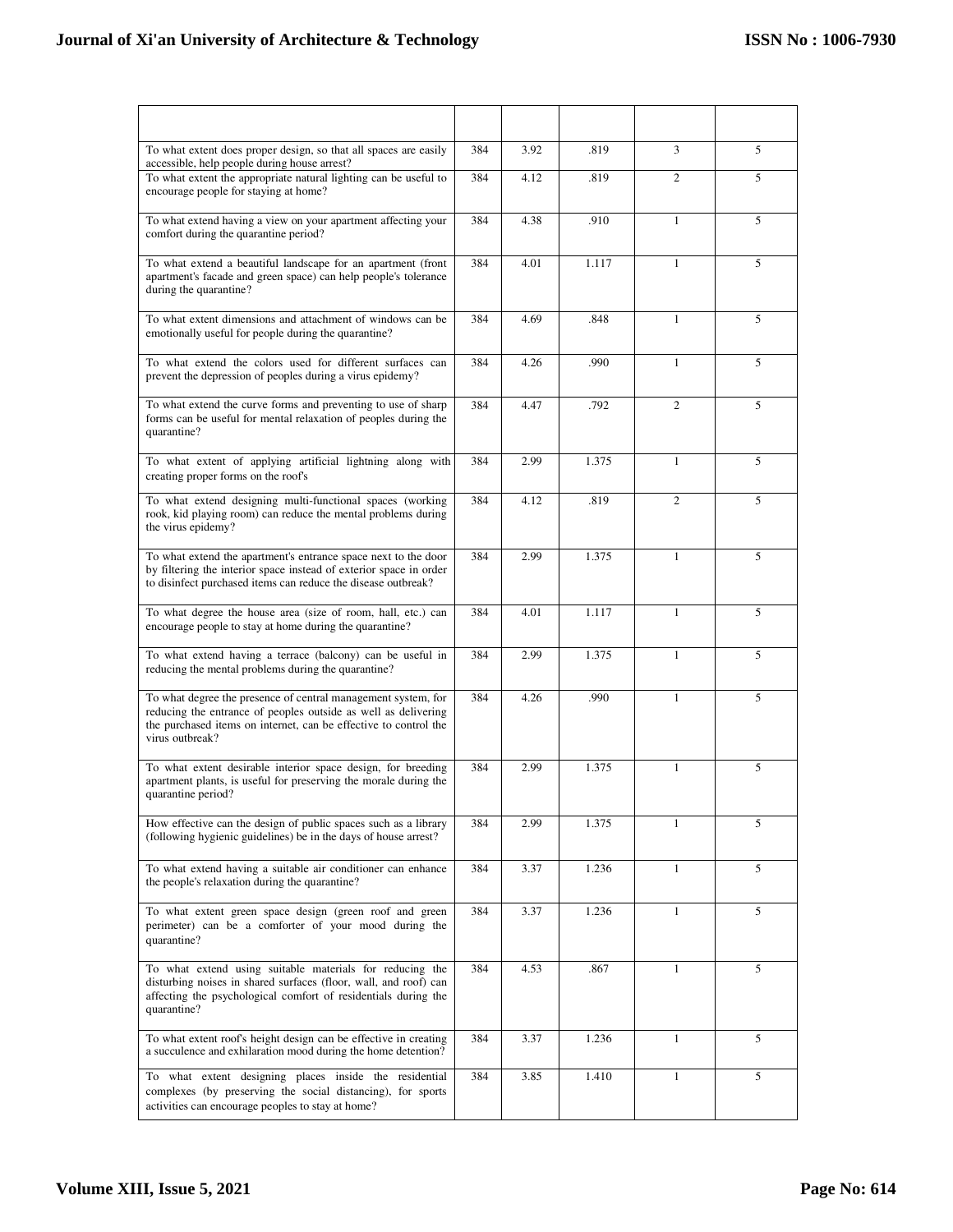One sample t-test is used to test a hypothesis of equivalence of a sample's average  $(\bar{x})$  with the population mean  $(\mu)$  that has a normal distribution. The purpose of performing this test is to measure the equivalence of estimated sample  $(\bar{x})$  with population mean  $(\mu)$ .

In the present research, the cut-point population mean equal to 3 has been considered. Since data on Likert scale were collected from 1 (minimum average) to 5 (maximum average), the population mean of 3 has been considered; means that if there is a meaningful difference between the estimated average and the value 3, it can be said that the discovered factors have a great influence on houses' architecture during the quarantine period. The results of one sample t-test for every factor are listed in the following table. According to the obtained results and the estimated level of significance for the t-test statistic, it can be said that the effectiveness of all discovered factors is accepted.

According to the results obtained, because the p-value is less than the significance level of 0.05, we concluded that there is a significant difference between the questions of the questionnaire, and in the view of responders, the questions are not same in terms of value and importance. The ranking of importance and values of questions is as follows.

| <b>Questions</b>                                                                                                                                                   |        | $\ddot{a}$ | Sig.<br>(2tailed) | Difference<br>Mean | nterval of the<br>Confidence<br>$95\%$ | Difference |
|--------------------------------------------------------------------------------------------------------------------------------------------------------------------|--------|------------|-------------------|--------------------|----------------------------------------|------------|
|                                                                                                                                                                    |        |            |                   |                    | Lower                                  | Upper      |
| To what extent it can be claimed that architecture art (with<br>creative design) can morally and psychologically help people<br>during the quarantine period?      | 32.592 | 384        | .000              | 1.260              | 1.18                                   | 1.34       |
| To what extent an appropriate architecture for height can<br>affects the residentials' spirit and prevention of depression<br>during the quarantine?               | 22.591 | 384        | .000              | 1.169              | 1.07                                   | 1.27       |
| To what extend the architectural design has been performed<br>desirably based on people's morale during the quarantine?                                            | 34.688 | 384        | .000              | 1.534              | 1.45                                   | 1.62       |
| To what extend the architecture art, along with physicians'<br>recommendations, can be effective for encouraging people to<br>stay at home during a virus epidemy? | 5.911  | 384        | .000              | .372               | .25                                    | .50        |
| To what extend the appropriate architecture can affecting the<br>sense of belonging (interest in the environment) of a house?                                      | 11.800 | 384        | .000              | .849               | .71                                    | .99        |
| To what extent suitable architecture, so that easily access to all<br>spaces, can help the residentials during the quarantine?                                     | 21.950 | 384        | .000              | .919               | .84                                    | 1.00       |
| To what extent the appropriate natural lightening can be useful<br>to encourage people for staying at home?                                                        | 26.837 | 384        | .000              | 1.122              | 1.04                                   | 1.20       |
| To what extend having a view on your apartment affecting your<br>comfort during the quarantine period?                                                             | 29.753 | 384        | .000              | 1.380              | 1.29                                   | 1.47       |
| To what extend a beautiful landscape for an apartment (front<br>apartment's facade and green space) can help people's tolerance<br>during the quarantine?          | 17.724 | 384        | .000              | 1.010              | .90<br>1.12                            |            |
| To what extent dimensions and attachment of windows can be<br>emotionally useful for people during the quarantine?                                                 | 39.060 | 384        | .000              | 1.688              | 1.60                                   | 1.77       |
| To what extend the colors used for different surfaces can<br>prevent the depression of peoples during a virus epidemy?                                             | 25.067 | 384        | .000              | 1.266              | 1.17                                   | 1.36       |

#### *Table 13:T-Test. (Source: Author)*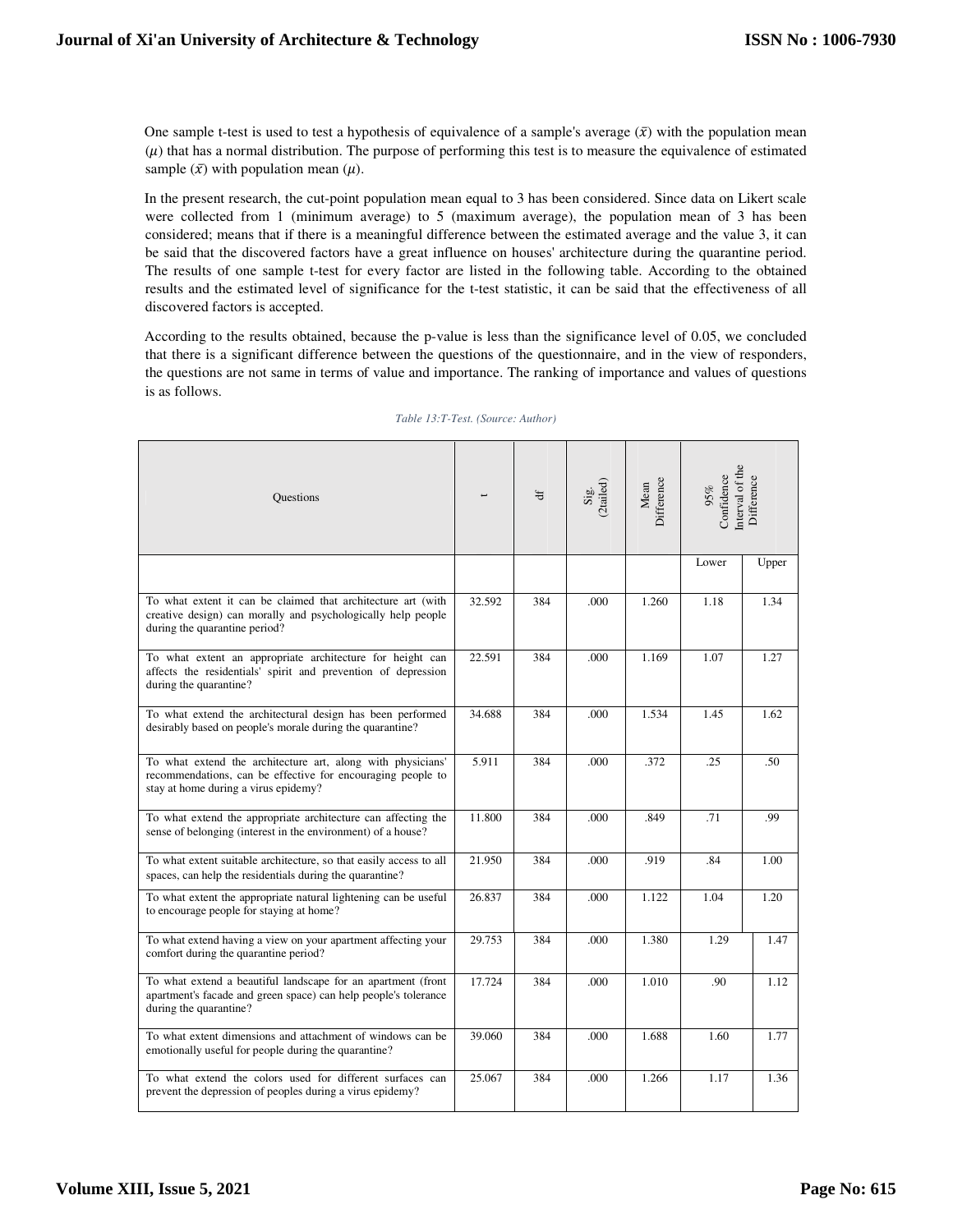| To what extend the curve forms and preventing to use of sharp<br>forms can be useful for mental relaxation of peoples during the<br>quarantine?                                                                     | 36.387  | 384 | .000 | 1.469    | 1.39   | 1.55 |
|---------------------------------------------------------------------------------------------------------------------------------------------------------------------------------------------------------------------|---------|-----|------|----------|--------|------|
| To what extent of applying artificial lightnings along with<br>creating proper forms on the roof's surface can be effective on<br>the people's morale during the home detention?                                    | $-.111$ | 384 | .911 | $-0.008$ | $-.15$ | .13  |
| To what extend designing multi-functional spaces (working<br>rook, kid playing room) can reduce the mental problems during<br>the virus epidemy?                                                                    | 26.837  | 384 | .000 | 1.122    | 1.04   | 1.20 |
| To what extend the apartment's entrance space next to the door<br>by filtering the interior space instead of exterior space in order<br>to disinfect purchased items can reduce the disease outbreak?               | $-.111$ | 384 | .911 | $-.008$  | $-.15$ | .13  |
| To what degree the house area (size of room, hall, etc.) can<br>encourage people to stay at home during the quarantine?                                                                                             | 17.724  | 384 | .000 | 1.010    | .90    | 1.12 |
| To what extend having a terrace (balcony) can be useful in<br>reducing the mental problems during the quarantine?                                                                                                   | $-.111$ | 384 | .911 | $-.008$  | $-.15$ | .13  |
| To what degree the presence of central management system, for<br>reducing the entrance of peoples outside as well as delivering<br>the purchased items on internet, can be useful to control the<br>virus outbreak? | 25.067  | 384 | .000 | 1.266    | 1.17   | 1.36 |
| To what extent desirable interior space design, for breeding<br>apartment plants, is useful for preserving the morale during the<br>quarantine period?                                                              | $-.111$ | 384 | .911 | $-.008$  | $-.15$ | .13  |
| To what extent the design of public spaces such as the library<br>(by preserving social distancing) can be effective during the<br>home detention?                                                                  | $-.111$ | 384 | .911 | $-0.008$ | $-.15$ | .13  |
| To what extend having a suitable air conditioner can enhance<br>the people's relaxation during the quarantine?                                                                                                      | 5.911   | 384 | .000 | .372     | .25    | .50  |
| To what extent green space design (green roof and green<br>perimeter) can be a comforter of your mood during the<br>quarantine?                                                                                     | 5.911   | 384 | .000 | .372     | .25    | .50  |
| To what extend using proper materials for reducing the<br>disturbing noises in shared surfaces (floor, wall, and roof) can<br>affecting the psychological comfort of residentials during the<br>quarantine?         | 34.688  | 384 | .000 | 1.534    | 1.45   | 1.62 |
| To what extent roof's height design can be effective on creating<br>a succulence and exhilaration mood during the home detention?                                                                                   | 5.911   | 384 | .000 | .372     | .25    | .50  |
| To what extent designing places inside the residential<br>complexes (by preserving the social distancing), for port<br>activities can encourage peoples to stay at home?                                            | 11.800  | 384 | .000 | .849     | .71    | .99  |

# **5.10 Factors ranking**

In the tables mentioned above, the average rank related to each factor and also the final rank of each factor have been presented in comparison with other factors. As it is evident in the table, there is a significant difference between the average rank of factors in the 31-item questionnaire. According to the ranking from the highest to lowest order, this difference has been presented in the rank column. Despite there is a difference between the rank of these factors, it can be said that only this difference is significant when the results of the Friedman test are meaningful. In the following table, the results related to quantity significance of q- square in Friedman test has been presented with the significance level.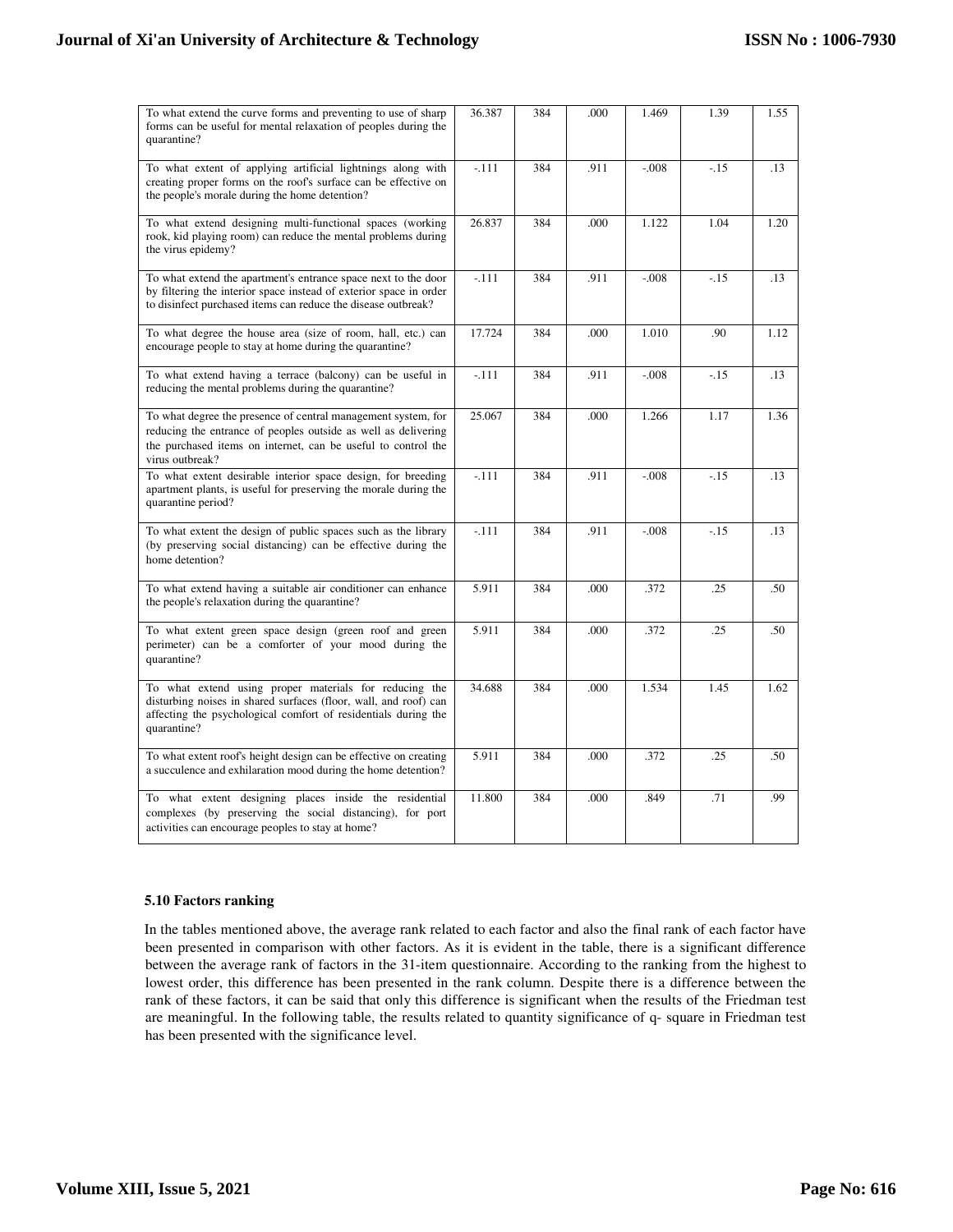| Rank | Question                                                                                                                                                                                                               |              |      |                |                |         |
|------|------------------------------------------------------------------------------------------------------------------------------------------------------------------------------------------------------------------------|--------------|------|----------------|----------------|---------|
|      |                                                                                                                                                                                                                        | $\mathbf{z}$ | Mean | Std. Deviation | Minimum        | Maximum |
| q16  | To what extent dimensions and attachment of windows<br>can be emotionally useful for people during the<br>quarantine?                                                                                                  | 384          | 4.69 | .848           | $\mathbf{1}$   | 5       |
| q9   | To what extend the architectural design has been<br>performed desirably based on people's morale during<br>the quarantine?                                                                                             | 384          | 4.53 | .867           | $\mathbf{1}$   | 5       |
| q29  | To what extend using good materials for reducing the<br>disturbing noises in shared surfaces (floor, wall, and<br>roof) can affecting the psychological comfort of<br>residentials during the quarantine?              | 384          | 4.53 | .867           | $\mathbf{1}$   | 5       |
| q18  | To what extend the curve forms and preventing to use<br>of sharp forms can be useful for mental relaxation of<br>peoples during the quarantine?                                                                        | 384          | 4.47 | .792           | $\overline{2}$ | 5       |
| q14  | To what extend having a view on your apartment<br>affecting your comfort during the quarantine period?                                                                                                                 | 384          | 4.38 | .910           | $\mathbf{1}$   | 5       |
| q17  | To what extend the colors used for different surfaces<br>can prevent the depression of peoples during a virus<br>epidemy?                                                                                              | 384          | 4.26 | .990           | 1              | 5       |
| q24  | To what degree the presence of central management<br>system, for reducing the entrance of peoples outside as<br>well as delivering the purchased items on internet, can<br>be effective to control the virus outbreak? | 384          | 4.26 | .990           | $\mathbf{1}$   | 5       |
| q7   | To what extent it can be claimed that architecture art<br>(with creative design) can morally and psychologically<br>help people during the quarantine period?                                                          | 384          | 4.26 | .758           | $\overline{2}$ | 5       |
| q8   | To what extent appropriate height design can be<br>effective in creating a succulence and exhilaration<br>mood during the home detention?                                                                              | 384          | 4.17 | 1.015          | $\mathbf{1}$   | 5       |
| q13  | To what extent the appropriate natural lightening can be<br>useful to encourage people for staying at home?                                                                                                            | 384          | 4.12 | .819           | $\overline{c}$ | 5       |
| q20  | To what extend designing multifunctional spaces<br>(working rook, kid playing room) can reduce the mental<br>problems during the virus epidemy?                                                                        | 384          | 4.12 | .819           | $\overline{c}$ | 5       |
| q15  | To what extend a beautiful landscape for an apartment<br>(front apartment's facade and green space) can help<br>people's tolerance during the quarantine?                                                              | 384          | 4.01 | 1.117          | $\mathbf{1}$   | 5       |
| q22  | To what degree the house area (size of room, hall, etc.)<br>can encourage people to stay at home during the<br>quarantine?                                                                                             | 384          | 4.01 | 1.117          | $\mathbf{1}$   | 5       |
| q12  | To what extent suitable architecture, so that easily<br>access to all spaces, can help the residentials during the<br>quarantine?                                                                                      | 384          | 3.92 | .819           | 3              | 5       |
| q11  | To what extend the appropriate architecture can<br>affecting the sense of belonging (interest in the<br>environment) of a house?                                                                                       | 384          | 3.85 | 1.410          | 1              | 5       |
| q31  | To what extent designing places inside the residential<br>complexes (by preserving the social distancing), for<br>sport activities can encourage peoples to stay at home?                                              | 384          | 3.85 | 1.410          | $\mathbf{1}$   | 5       |

|  | Table 14: Friedman test -The average rank and ranking the effective factors (Source: Author). |  |  |  |  |  |
|--|-----------------------------------------------------------------------------------------------|--|--|--|--|--|
|  |                                                                                               |  |  |  |  |  |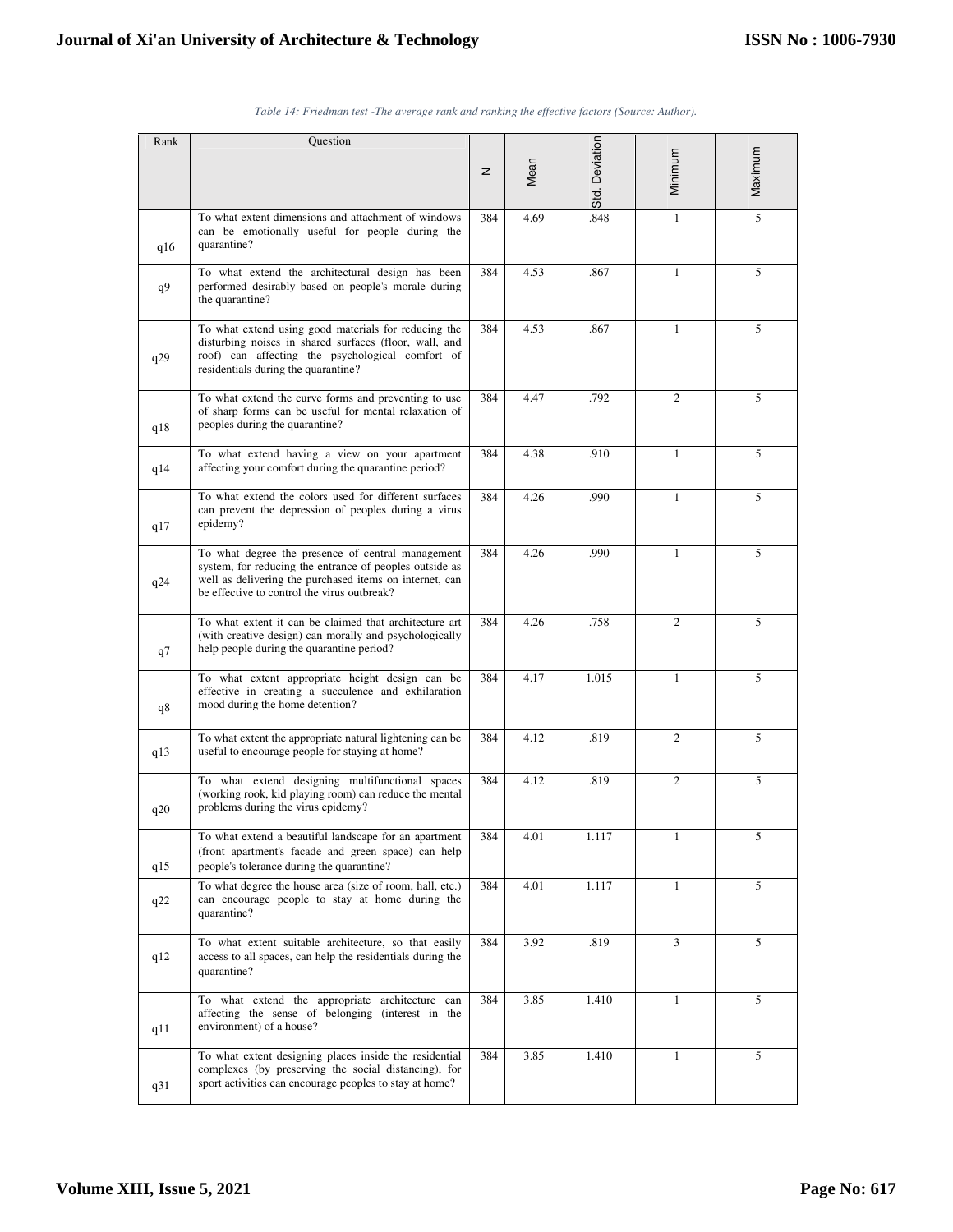| q10 | To what extend the architecture art, along with<br>physicians' recommendations, can be affective for<br>encouraging people to stay at home during a virus<br>epidemy?                                    | 384 | 3.37 | 1.236 | 1            | 5 |
|-----|----------------------------------------------------------------------------------------------------------------------------------------------------------------------------------------------------------|-----|------|-------|--------------|---|
| q27 | To what extend having a suitable air conditioner can<br>enhance the people's relaxation during the quarantine?                                                                                           | 384 | 3.37 | 1.236 | $\mathbf{1}$ | 5 |
| q28 | To what extent green space design (green roof and<br>green perimeter) can be a comforter of your mood<br>during the quarantine?                                                                          | 384 | 3.37 | 1.236 | 1            | 5 |
| q30 | To what extent roof's height design can be effective in<br>creating a succulence and exhilaration mood during the<br>home detention?                                                                     | 384 | 3.37 | 1.236 | $\mathbf{1}$ | 5 |
| q19 | To what extent of applying artificial lightnings along<br>with creating proper forms on the roof's surface can be<br>effective on the people's morale during the home<br>detention?                      | 384 | 2.99 | 1.375 | $\mathbf{1}$ | 5 |
| q21 | To what extend the apartment's entrance space next to<br>the door by filtering the interior space instead of<br>exterior space in order to disinfect purchased items can<br>reduce the disease outbreak? | 384 | 2.99 | 1.375 | 1            | 5 |
| q23 | To what extend having a terrace (balcony) can be useful<br>in reducing the mental problems during the quarantine?                                                                                        | 384 | 2.99 | 1.375 | 1            | 5 |
| q25 | To what extent desirable interior space design, for<br>breeding apartment plants, is useful for preserving the<br>morale during the quarantine period?                                                   | 384 | 2.99 | 1.375 | 1            | 5 |
| q26 | To what extent the design of public spaces such as the<br>library (by preserving social distancing) can be<br>effective during the home detention?                                                       | 384 | 2.99 | 1.375 | 1            | 5 |

# *Table 15: Friedman test -The average rank and ranking the effective factors (Source: Author).*

| Rank | <b>Questions</b>                                                                                                                                                                                                       | Mean<br>Rank |
|------|------------------------------------------------------------------------------------------------------------------------------------------------------------------------------------------------------------------------|--------------|
| q16  | To what extent dimensions and attachment of windows can be emotionally useful for people during the quarantine?                                                                                                        | 18.59        |
| q9   | To what extend the architectural design has been performed desirably based on people's morale during the quarantine?                                                                                                   | 17.27        |
| q29  | To what extend using good materials for reducing the disturbing noises in shared surfaces (floor, wall, and roof) can<br>affecting the psychological comfort of residentials during the quarantine?                    | 17.27        |
| q18  | To what extend the curve forms and preventing to use of sharp forms can be useful for mental relaxation of peoples<br>during the quarantine?                                                                           | 16.65        |
| q14  | To what extend having a view on your apartment affecting your comfort during the quarantine period?                                                                                                                    | 16.03        |
| q17  | To what extend the colors used for different surfaces can prevent the depression of peoples during a virus epidemy?                                                                                                    | 15.63        |
| q24  | To what degree the presence of a central management system, for reducing the entrance of peoples outside as well as<br>delivering the purchased items on the internet, can be effective to control the virus outbreak? | 15.63        |
| q7   | To what extent it can be claimed that architecture art (with creative design) can morally and psychologically help<br>people during the quarantine period?                                                             | 15.51        |
| q8   | To what extent appropriate height design can be effective in creating a succulence and exhilaration mood during the<br>home detention?                                                                                 | 15.13        |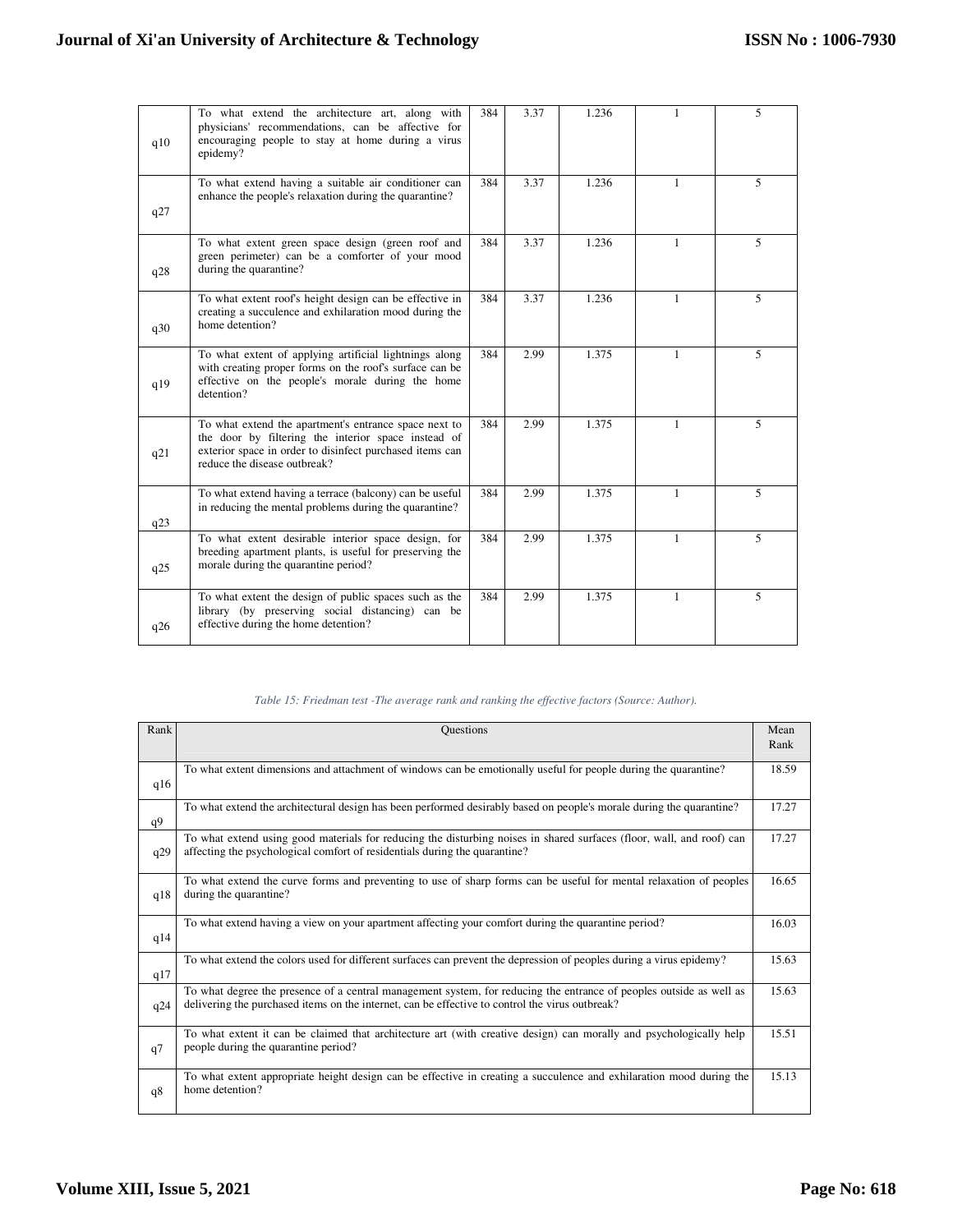| q13 | To what extent the appropriate natural lightening can be useful to encourage people for staying at home?                                                                                           | 14.38 |
|-----|----------------------------------------------------------------------------------------------------------------------------------------------------------------------------------------------------|-------|
| q20 | To what extend designing multi-functional spaces (working rook, kid playing room) can reduce the mental problems<br>during the virus epidemy?                                                      | 14.38 |
| q15 | To what extend a beautiful landscape for an apartment (front apartment's facade and green space) can help people's<br>tolerance during the quarantine?                                             | 14.02 |
| q22 | To what degree the house area (size of room, hall, etc.) can encourage people to stay at home during the quarantine?                                                                               | 14.02 |
| q12 | To what extent suitable architecture, so that easily access to all spaces, can help the residentials during the quarantine?                                                                        | 13.83 |
| q11 | To what extend the appropriate architecture can affecting the sense of belonging (interest in the environment) of a<br>house?                                                                      | 13.83 |
| q31 | To what extent designing places inside the residential complexes (by preserving the social distancing), for sport<br>activities can encourage peoples to stay at home?                             | 12.89 |
| q10 | To what extend the architecture art, along with physicians' recommendations, can be useful for encouraging people to<br>stay at home during a virus epidemy?                                       | 10.18 |
| q27 | To what extend having a suitable air conditioner can enhance the people's relaxation during the quarantine?                                                                                        | 10.18 |
| q28 | To what extent green space design (green roof and green perimeter) can be a comforter of your mood during the<br>quarantine?                                                                       | 10.18 |
| q30 | To what extent roof's height design can be effective in creating a succulence and exhilaration mood during the home<br>detention?                                                                  | 10.18 |
| q19 | To what extent of applying artificial lightnings along with creating proper forms on the roof's surface can be effective<br>on the people's morale during the home detention?                      | 7.85  |
| q21 | To what extend the apartment's entrance space next to the door by filtering the interior space instead of exterior space<br>in order to disinfect purchased items can reduce the disease outbreak? | 7.85  |
| q23 | To what extend having a terrace (balcony) can be useful in reducing the mental problems during the quarantine?                                                                                     | 7.85  |
| q25 | To what extent desirable interior space design, for breeding apartment plants, is useful for preserving the morale during<br>the quarantine period?                                                | 7.85  |
| q26 | To what extent the design of public spaces such as library (by preserving social distancing) can be effective during the<br>home detention?                                                        | 7.85  |
|     |                                                                                                                                                                                                    |       |

 The results presented in the following table show that, for ranking the effective factors based on the significance level of Sig=0.000, the Friedmann test is significant, and therefore the difference in observed mean rank is significant.

| Table 16: Results of the Friedman test for ranking effective factors. (Source: Author). |  |  |  |  |  |
|-----------------------------------------------------------------------------------------|--|--|--|--|--|
|                                                                                         |  |  |  |  |  |

| Frequency            | 384      |
|----------------------|----------|
| Qi-square statistics | 2549.740 |
| Degree of freedom    | 24       |
| Significance level   | .000     |

# **6. Conclusions**

The purpose of the present research was studying the importance of architectural design suitable for residential space during the quarantine period. With a little thinking and study history, it can be concluded that there is possible to see quarantine for all peoples. Therefore, all organs<sup>5</sup>, including physicians, nurses, and architectures to tackle this problem and prevent the disease from breaking out throughout the world. On the architecture side, by presenting architectural solutions and deploying more people in the house, space can be provided to deliver more comfort to residential; so, the sensitivity to this topic should be very high. As can be seen from the obtained results and statistics, it can be turned out that with little attention to changes of peoples' spirit, whether in the quarantine period or the times people stayed at home, we can help people to enhance their spirit.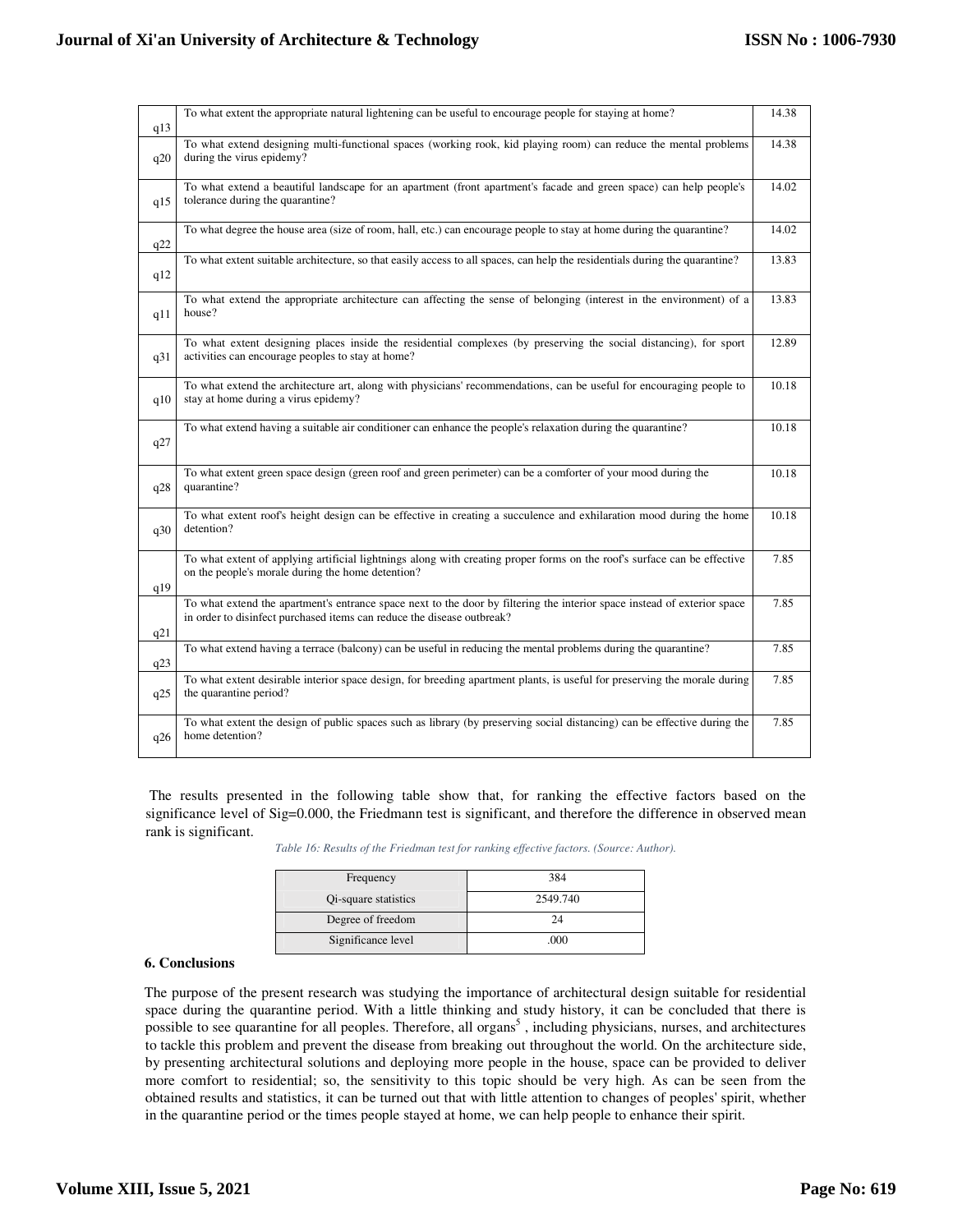This paper discovering the factors affecting the house space to be settled in a fixed space for a long period and also encouraging them to stay at their residential complex was addressed. In the investigation performed, the results show that for ranking effective factors based on the significance level of Sig= 0.000, the Friedman test is the significance, and therefore, the observed difference in rank average is significant. Hence, it can be concluded that the ranking the effective factors reveals the significant difference in terms of importance and effectiveness. Among the factors studied, some factors that have the highest effectiveness are listed as follows.

|                | <b>Factors with highest effectiveness rank</b>                                                                                                                                                                   |
|----------------|------------------------------------------------------------------------------------------------------------------------------------------------------------------------------------------------------------------|
| <b>Row</b>     |                                                                                                                                                                                                                  |
|                | To what extent dimensions and attachment of windows can be emotionally useful for people during the<br>quarantine?                                                                                               |
| $\mathbf{1}$   |                                                                                                                                                                                                                  |
| $\overline{2}$ | To what extend the architectural design has been performed desirably based on people's morale during the<br>quarantine?                                                                                          |
| 3              | To what extend using good materials for reducing the disturbing noises in shared surfaces (floor, wall, and roof)<br>can affecting the psychological comfort of residentials during the quarantine?              |
| 4              | To what extend the curve forms and preventing to use of sharp forms can be useful for mental relaxation of<br>peoples during the quarantine?                                                                     |
| 5              | To what extend having a view on your apartment affecting your comfort during the quarantine period?                                                                                                              |
| 6              | To what extend the colors used for different surfaces can prevent the depression of peoples during a virus<br>epidemy?                                                                                           |
| $\tau$         | To what degree the presence of central management system, for reducing the entrance of peoples outside as well<br>as delivering the purchased items on internet, can be effective to control the virus outbreak? |
| 8              | To what extent the appropriate natural lightening can be useful to encourage people for staying at home?                                                                                                         |
| 9              | To what extend designing multi-functional spaces (working rook, kid playing room) can reduce the mental<br>problems during the virus epidemy?                                                                    |
| 10             | To what extend a beautiful landscape for an apartment (front apartment's facade and green space) can help<br>people's tolerance during the quarantine?                                                           |

#### *Table 17: Factors with highest effectiveness rank. (Source: Author).*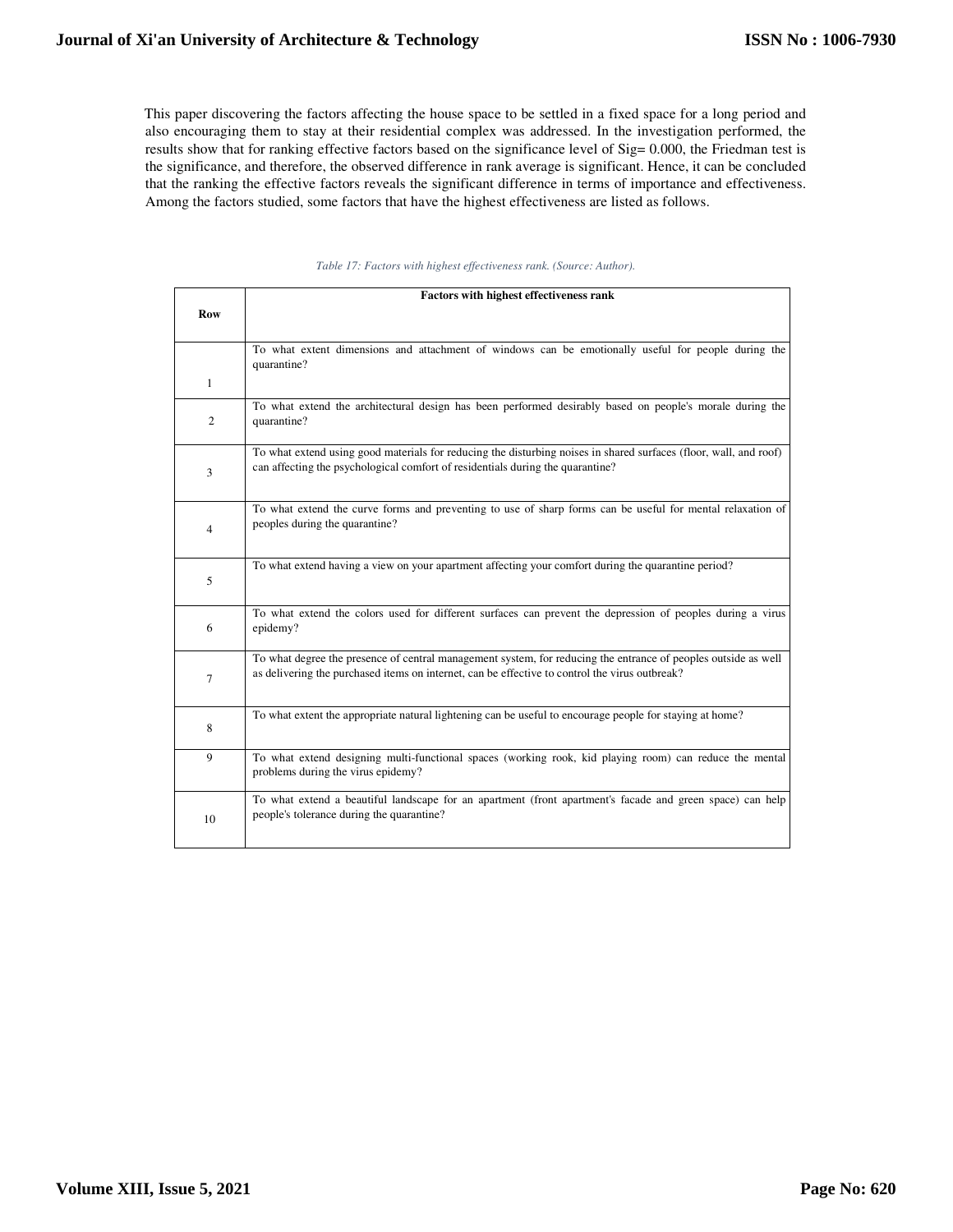# **7. References**

- 1. Badri, Mohammad Ali; 2020; "how Corona virus can change the architecture?"; IRNA news agency.
- 2. Bakhsh Abadi, Somayeh; SiavashPour, Bahram; Gholinia, Fatemeh; ZareiKhadije, 2015. "Examining and comparing the concepts concerning the reading of sensory motivations in native and traditional architecture against IRAN's modern architecture; International Conference on Research in Science and Technology.
- 3. Balali, Oskoei, Azita; Hadiseh Zadeh, Mehdi; 2018: Perception of natural spaces in the human-made environment", Scientific Journal of Research in Arts and Humanities, 3rd Year, No. 3 September.
- 4. Brouman, Hassan Ali; Mahmoudi Nezhad, Hadi; RanjAzmaye Azari, Mohammad. "place concept and mental image and its levels in urbanization from the he perspective of Christian Norberg-Schulz in the phenomenological approach". Quarterly of urban management, No. 2.
- 5. History of quarantine in Iran and world, Iran Veterinary Organization, quarantine and biosecurity, 2009.
- 6. T Mac Andrew, Francis; 2012. "environment psychology, translated by Mahmodi, GholamReza". Vania Nashr publications, 2nd edition, Tehran.
- 7. Javan Frouzandeh, Ali; Motalebi, Ghasem; 2011. "the concept of place belonging and its constituents". Hoviat Magazine, No. 8, Fifth Spring and Summer.
- 8. Kheiry, Mandana; "studying the familiar name of these days of country: history of several centuries of quarantine"; Resalat newspaper, No. 9731.
- 9. DehBozorgi, Mohsen; OladHosein, Anahita; 2016." Presenting a theorical framework for place belonging from the view of phenomenologists and environmental psychologists". International Conference on Novel Researches in Civil Engineering, Urban Planning.
- 10. Rapoport, Amos; 2005; "The Meaning of the Built Environment: A Nonverbal Communication Approach; translated by Farah Habib; PardazeshvaBarnamerizi-e Shahri Publication.
- 11. Foroghi, Mozhgan; 2011; "studyin the role of physical environment in creating place belonging for desired design". National Conference on Road and Architecture Structures.
- 12. GharehBagloo, Mino, 2014; "environmental psychology, P.146, Tabriz University of Islamic Arts Publications.
- 13. Leng, John; 2004; "Creation of architectural theory "; translated by EyniFar, Alireza; Tehran University publications.
- 14. Massoud Mohammad, Hojjati Issa and Nasehian, Shahriar; 2012; "Comparative aesthetics components of sense of place and sense of belonging in urban space"; Journal of Art Research,  $2<sup>nd</sup> Year$ , No. 3.
- 15. MotalebiGhasem, 2001. "environmental psychology: a new science serving the architecture and urban design", HonarhayeZiba Magazine, Issue 10, 52.
- 16. Nasiri, Mohammad Reza, Salami Sohangir, Sara; 2013. "Strategies for Improving the Quality of Human-Environmental Interaction with Environmental Psychology Approach," Journal of Psychological Research, Fall, No. 19.
- 17. Barker, R.G.(1969)," Ecological psychology : concepts and methods for studying the environment of human behavior", Stanford, Califomia: Stanford university press.
- 18. Canter, David victor,( 1977); the psychology of place; London: architectural press.
- 19. Cassidy, tony ;( 1997); environmental psychology; uk: psychology press.
- 20. De Maistre, X. (1877). Voyage autour de machambre: Expédition nocturne de ma chambre. Le lépreux de la citéd'Aoste .Delarue
- 21. Dominy, M. D. (2001). *Calling the station home: Place and identity in New Zealand's high country*. Rowman & Littlefield.